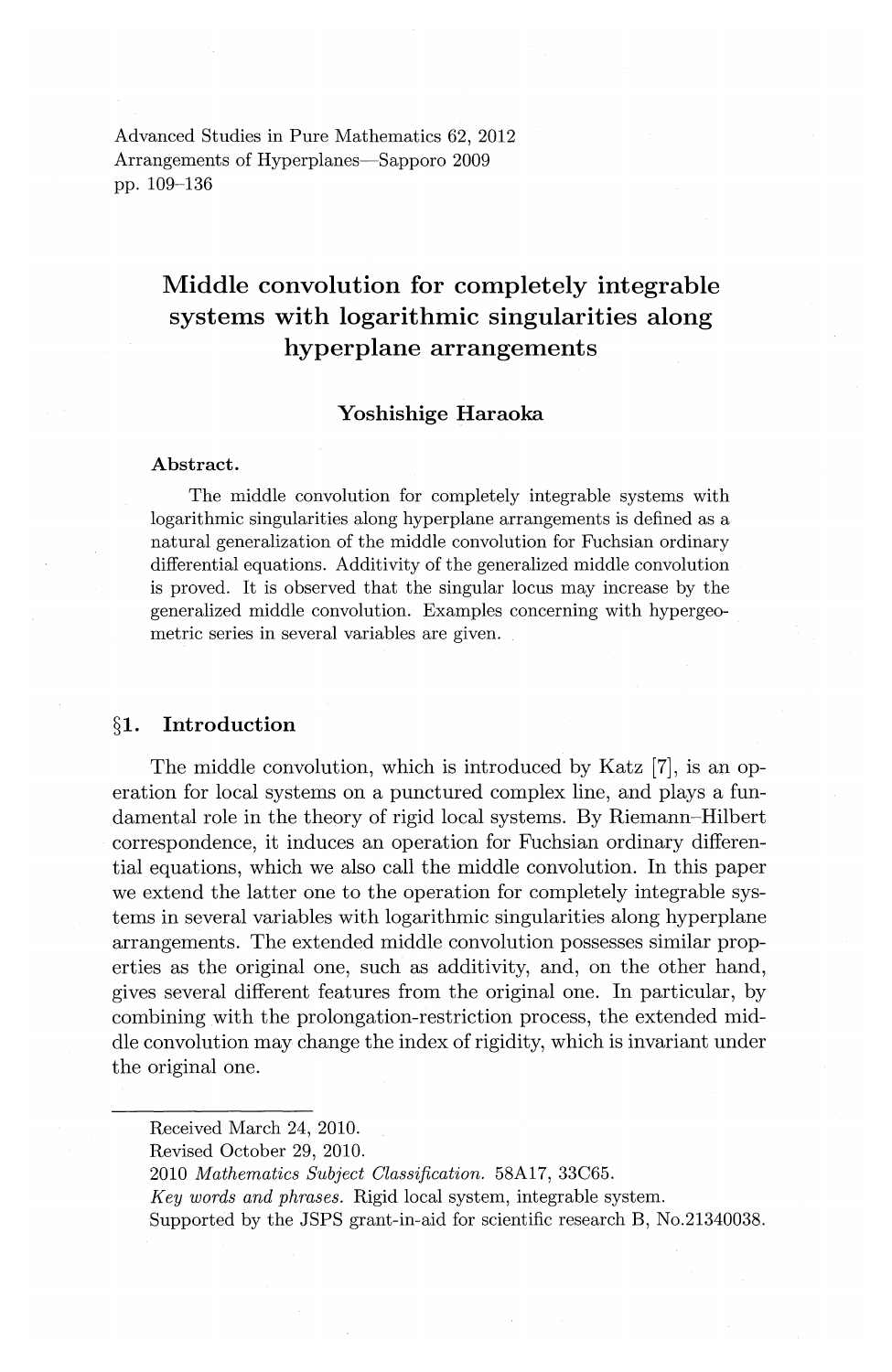According to Dettweiler-Reiter [1], we give a definition of the middle convolution for a Fuchsian system

(1) 
$$
\frac{dU}{dx} = \left(\sum_{i=1}^{r} \frac{A_i}{x - a_i}\right) U,
$$

where  $a_1, a_2, \ldots, a_r \in \mathbb{C}$  are distinct points, and  $A_1, A_2, \ldots, A_r$  are constant  $n \times n$ -matrices. Take  $\lambda \in \mathbb{C}$ . Define  $rn \times rn$ -matrices  $G_1, G_2, \ldots, G_r$  $\frac{1}{r}$  *r* 

$$
G_i = \sum_{j=1}^r E_{ij} \otimes (A_j + \delta_{ij} \lambda) \quad (1 \le i \le r),
$$

where  $E_{ij}$  denotes the  $r \times r$ -matrix with the only non-zero entry 1 at  $(i, j)$ -th position  $(1 \leq i, j \leq r)$ . The operation which sends the system (1) to the system

(2) 
$$
\frac{d\hat{U}}{dx} = \left(\sum_{i=1}^{r} \frac{G_i}{x - a_i}\right) \hat{U}
$$

Let K and  $\mathcal L$  be the subspaces of  $\mathbb C^{rn}$  defined by

is called the *convolution* with parameter 
$$
\lambda
$$
, and is denoted by  $c_{\lambda}$ .  
\nLet  $K$  and  $L$  be the subspaces of  $\mathbb{C}^{rn}$  defined by\n
$$
\mathcal{K} = \left\{ \begin{pmatrix} v_1 \\ \vdots \\ v_r \end{pmatrix} \, ; \, v_i \in \text{Ker} A_i \ (1 \leq i \leq r) \right\},
$$
\n
$$
\mathcal{L} = \text{Ker}(G_1 + G_2 + \dots + G_r).
$$

It is easy to see that K and L are invariant subspaces of  $\mathbb{C}^{rn}$  for  $(G_1, G_2,$  $\ldots, G_r$ ). Then  $(G_1, G_2, \ldots, G_r)$  induces the action  $(\bar{G}_1, \bar{G}_2, \ldots, \bar{G}_r)$  on the quotient space  $\mathbb{C}^{rn}/(\mathcal{K}+\mathcal{L})$ . The operation which sends (1) to the system

(3) 
$$
\frac{d\bar{U}}{dx} = \left(\sum_{i=1}^{r} \frac{\bar{G}_i}{x - a_i}\right) \bar{U}
$$

is called the *middle convolution* with parameter  $\lambda$ , and is denoted by  $mc_{\lambda}$ .

It is shown that the middle convolution keeps the index of rigidity invariant, and if (1) is irreducible then the middle convolution system (3) is also irreducible. Moreover, if the residue matrices of (1) satisfies the conditions

$$
\bigcap_{j \neq i} \text{Ker} A_j \cap \text{Ker}(A_i - c) = 0 \quad (\forall i, \, \forall c \in \mathbb{C})
$$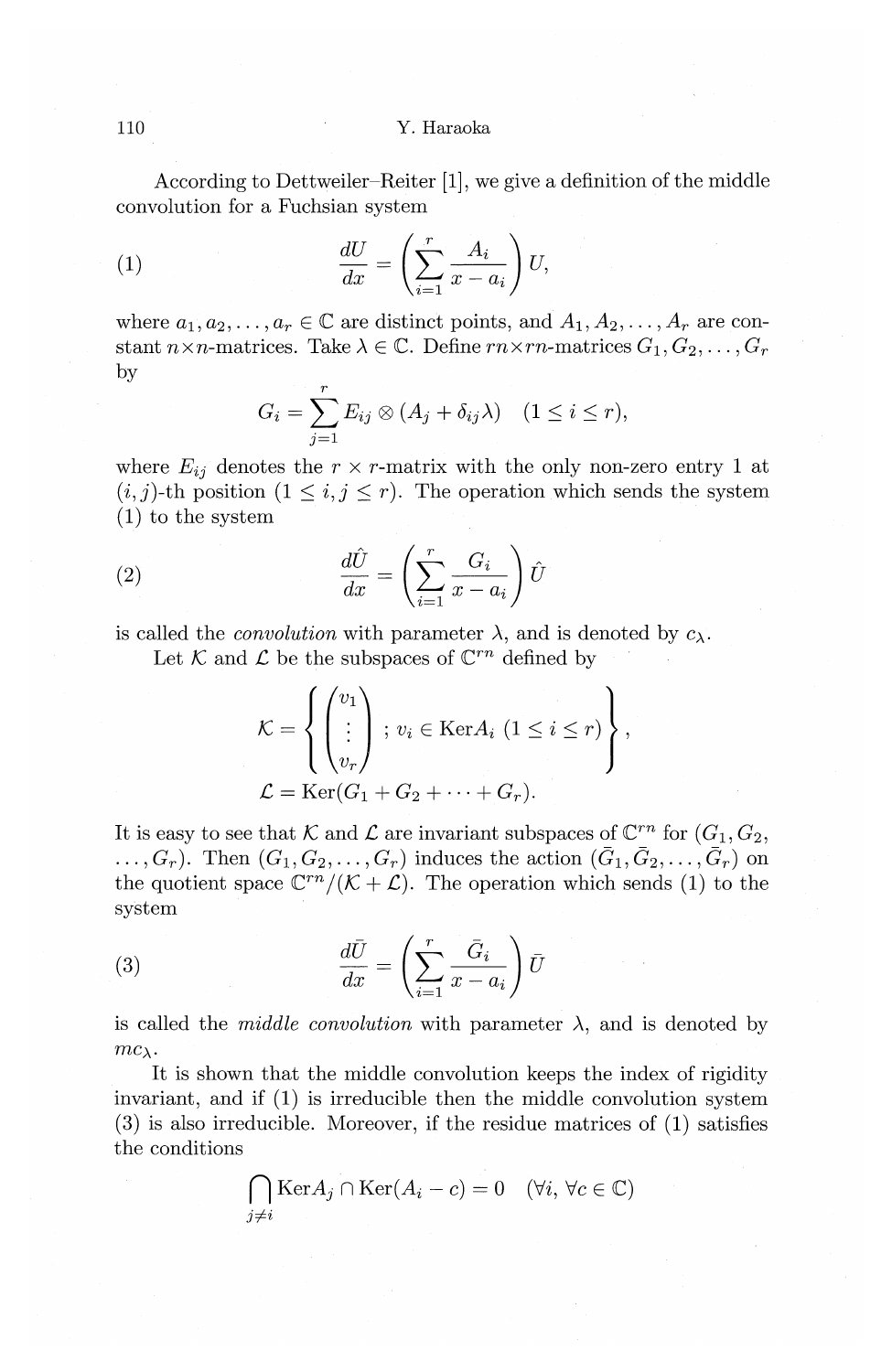and

$$
\sum_{j \neq i} \text{Im} A_j + \text{Im} (A_i - c) = \mathbb{C}^n \quad (\forall i, \, \forall c \in \mathbb{C}),
$$

we have the additivity

$$
mc_0 = id
$$
,  $mc_{\lambda_2} \circ mc_{\lambda_1} = mc_{\lambda_1 + \lambda_2}$ .

It is also shown that the middle convolution keeps the deformation equation invariant  $([5])$ .

One of the main result of the theory of rigid local systems is the following.

**Theorem 1.1.** ([1, Theorem A.14]) *Any irreducible rigid Fuchsian system can be obtained from a Fuchsian equation of rank 1 by a finite iteration of middle convolutions and additions.* 

It is shown in [2] that the middle convolution is analytically realized<br>
ne following way. For a solution  $U(x)$  of (1), define rn-column vector<br>
(by )<br>
by<br>  $V(x) = \begin{pmatrix} \frac{U(x)}{x-a_2} \\ \frac{U(x)}{x-a_2} \end{pmatrix}$ in the following way. For a solution  $U(x)$  of (1), define rn-column vector  $V(x)$  by

$$
V(x) = \begin{pmatrix} \frac{U(x)}{x-a_1} \\ \frac{U(x)}{x-a_2} \\ \vdots \\ \frac{U(x)}{x-a_r} \end{pmatrix}.
$$

Let  $\hat{U}(x)$  be a Riemann-Liouville transform with exponent  $\lambda$  of  $V(x)$ :

$$
\hat{U}(x) = \int_{\Delta} V(t)(t-x)^{\lambda} dt,
$$

where  $\Delta$  is an appropriate 1-cycle. Then  $\hat{U}(x)$  makes a solution of the convolution system (2). Solutions of the middle convolution system (3) can be obtained from  $\hat{U}(x)$  by the linear transformation induced by the projection  $\mathbb{C}^{rn} \to \mathbb{C}^{rn}/(\mathcal{K} + \mathcal{L}).$ 

We shall use this analytic realization to extend the middle convolution for completely integrable systems in several variables. This will be done in Section 2. In Section 3 we show that the additivity of the middle convolution also holds for the extended case. In Section 4 we give two examples concerning with hypergeometric series in several variables.

In our previous work [4] we defined the middle convolution for completely integrable systems of KZ type. The results in the present paper is a generalization to completely integrable systems with any arrangements of hyperplanes as logarithmic singularities.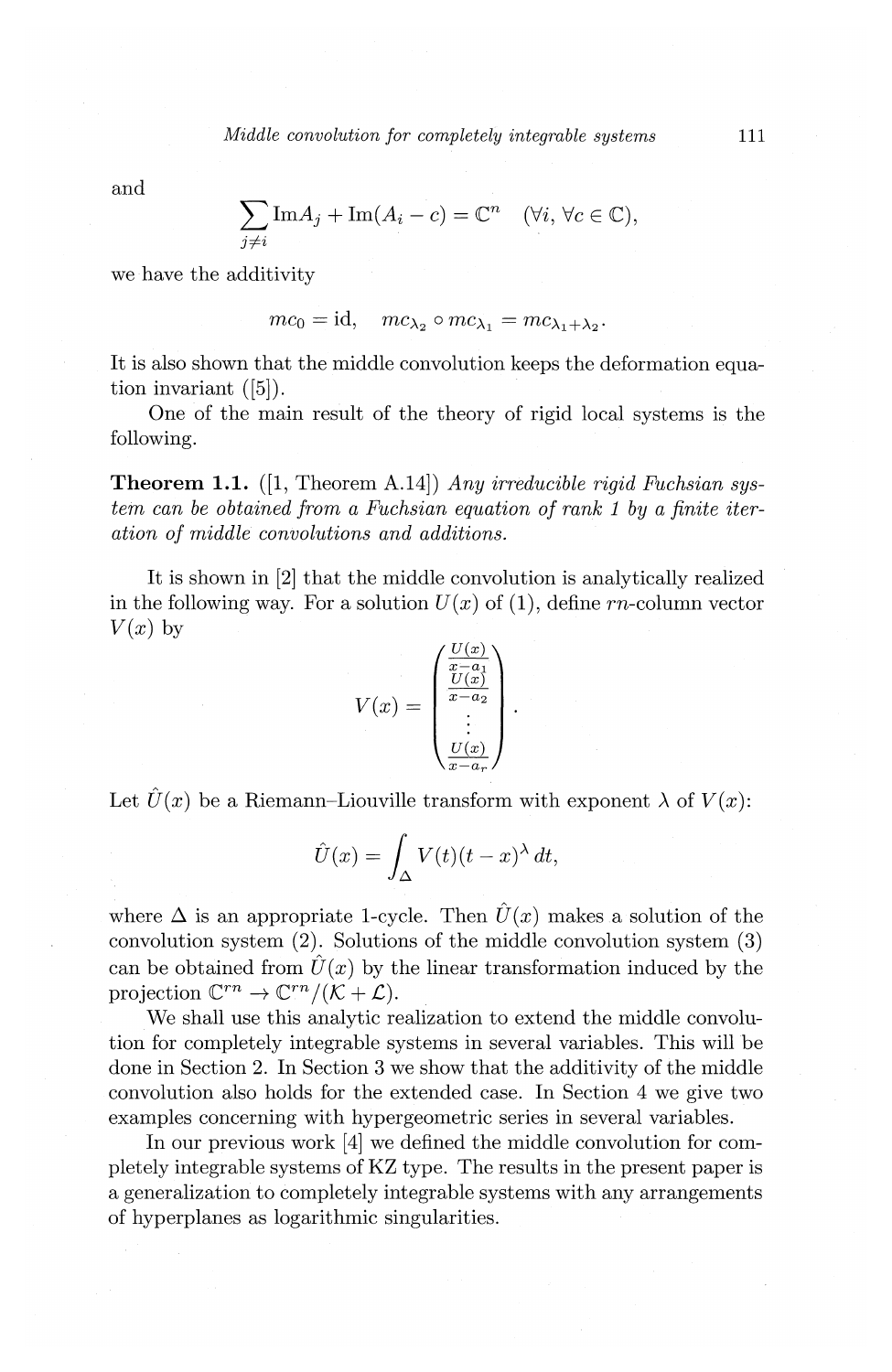## **§2. Middle convolution**

We consider an arrangement A of hyperplanes in  $\mathbb{C}^l$ . We fix a coordinate  $(x_1, x_2, \ldots, x_l)$  of  $\mathbb{C}^l$ . For each hyperplane  $H \in \mathcal{A}$ , let  $f_H$  be a defining linear polynomial for H. For each  $H \in \mathcal{A}$ , we take a constant  $n \times n$ -matrix  $A_H$ .

We consider the Pfaffian system

$$
(4) \t\t dU = \Omega U,
$$

where  $\Omega$  is a 1-form given by

(5) 
$$
\Omega = \sum_{H \in \mathcal{A}} A_H d \log f_H.
$$

We assume that the system  $(4)$  is completely integrable:

$$
\Omega \wedge \Omega = O.
$$

This condition will be stated in terms of  $A_H$  in Theorem 2.1 below. For each  $i$   $(1 \leq i \leq l)$ , we set

$$
\mathcal{A}_{x_i} = \{H \in \mathcal{A}\,;\,(f_H)_{x_i} \neq 0\}.
$$

Then the system  $(4)$  can be written as

(6) 
$$
\frac{\partial U}{\partial x_i} = \left(\sum_{H \in \mathcal{A}_{x_i}} A_H \frac{(f_H)_{x_i}}{f_H}\right) U
$$

for  $1 \leq i \leq l$ . In this paper we call the system (6) the  $x_i$ -equation.

Take any  $i$   $(1 \leq i \leq l)$ , and set  $x_i = x$ . For each  $H \in \mathcal{A}_x$  we define  $a_H$  by

$$
(7) \t\t f_H = (f_H)_x (x - a_H).
$$

Then the x-equation can be written as

(8) 
$$
\frac{\partial U}{\partial x} = \left(\sum_{H \in \mathcal{A}_x} \frac{A_H}{x - a_H}\right) U.
$$

Let  $j$   $(1 \leq j \leq l)$  be another index, and set  $x_j = y$ . For each  $H \in \mathcal{A}_y$ , we define  $b_H$  by

$$
f_H = (f_H)_y (y - b_H).
$$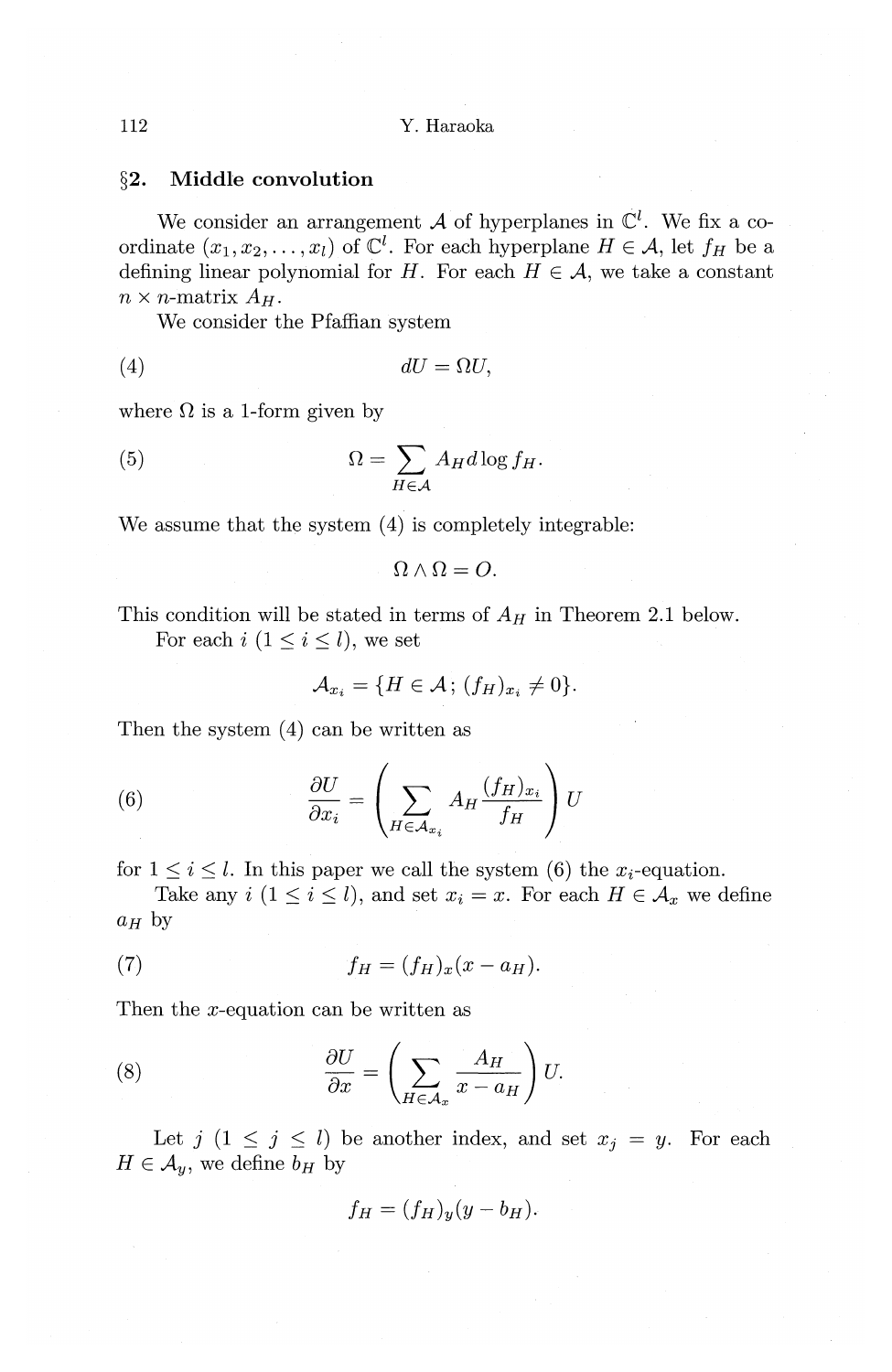For  $H, H' \in \mathcal{A}_x$  such that  $(a_H - a_{H'})_y \neq 0$ , we define  $c_{HH'}$  by

$$
a_H - a_{H'} = (a_H - a_{H'})_y (y - c_{HH'}).
$$

Then obviously

$$
c_{HH'} = c_{H'H}
$$

holds. For  $H \in \mathcal{A}_x$  we set

$$
\mathcal{C}_{H,y} = \{H' \in \mathcal{A}_x \setminus \{H\}; (a_H - a_{H'})_y \neq 0\}.
$$

**Theorem 2.1.** The integrability condition  $\Omega \wedge \Omega = O$  for the system  $(4)$  holds if and only if, for any pair  $(i, j)$   $(1 \leq i, j \leq l)$  of distinct indices, *by setting*  $x_i = x$  and  $x_j = y$ , the following conditions hold:

(9) 
$$
\left[A_H, \sum_{\substack{H'' \in \mathcal{C}_{H,y} \\ c_{HH''} = b_{H'}}} A_{H''} + A_{H'}\right] = O
$$

*for*  $H \in \mathcal{A}_x \cap \mathcal{A}_y$  *and*  $H' \in \mathcal{A}_x^c \cap \mathcal{A}_y$ *,* 

(10) 
$$
\begin{bmatrix} A_H, & A_{H''} \\ A_{H''} & A_{H''} \\ c_{HH''} = c_{HH'} \end{bmatrix} = O
$$

*for*  $H \in \mathcal{A}_x \cap \mathcal{A}_y$  and  $H' \in \mathcal{C}_{H,y}$  such that  $c_{HH'} \neq b_K$  for any  $K \in$  $\mathcal{A}_x^c \cap \mathcal{A}_y$ 

(11) 
$$
\left[A_H, \sum_{\substack{H'' \in \mathcal{A}_x \cap \mathcal{A}_y \\ c_{HH''} = b_{H'}}} A_{H''} + A_{H'}\right] = O
$$

*for*  $H \in \mathcal{A}_x \cap \mathcal{A}_y^c$  *and*  $H' \in \mathcal{A}_x^c \cap \mathcal{A}_y$ *, and* 

(12) 
$$
\left[A_H, \sum_{\substack{H'' \in \mathcal{A}_x \cap \mathcal{A}_y \\ c_{H H''} = c_{H H'}}} A_{H''}\right] = O
$$

*for*  $H \in \mathcal{A}_x \cap \mathcal{A}_y^c$  and  $H' \in \mathcal{A}_x \cap \mathcal{A}_y$  such that  $c_{HH'} \neq b_K$  for any  $K\in\mathcal{A}_{x}^{c}\cap\mathcal{A}_{y}.$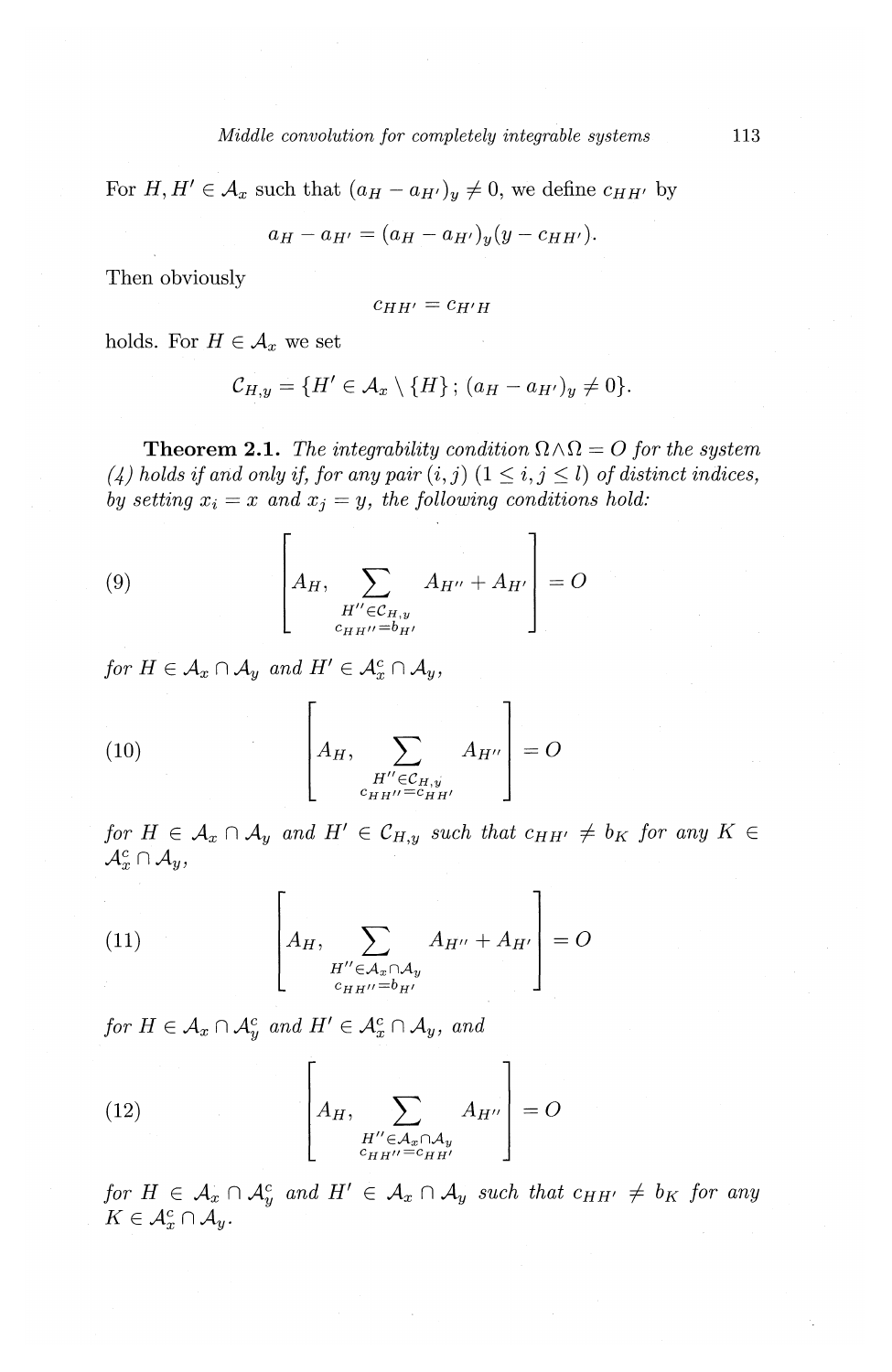#### 114 Y. Haraoka

*Proof.* We regard the coefficients of the 2-form  $\Omega \wedge \Omega$  as rational functions in *x.* The principal part of the Laurent series expansion at each pole can be regarded as a rational function in  $y$ , and then we get the left hand sides of (9) to (12) as the residue matrices of the poles in *y*, from which the assertion follows. Q.E.D.

Let *F* be the local system on  $\mathbb{C} \setminus \{a_H : H \in \mathcal{A}_x\}$  of local solutions of (8). Let  $\lambda$  be a complex number. For each  $H \in \mathcal{A}_x$ , we define  $V_H(x_1, x_2, \ldots, x_l)$  by

(13) 
$$
V_H(x_1, x_2,..., x_l) = \int_{\Delta} \frac{U(x_1,..., x_{i-1}, t, x_{i+1},..., x_l)}{t - a_H} (t - x)^{\lambda} dt,
$$

where  $\Delta \in H_1(\mathbb{C} \setminus \{a_H; H \in \mathcal{A}_x\}, \mathcal{F})$  and  $x = x_i$ . We set

(14) 
$$
V(x_1, x_2,..., x_l) = (V_H(x_1, x_2,..., x_l))_{H \in \mathcal{A}_x}.
$$

**Proposition 2.1.** *The function*  $V = (V_H)_{H \in \mathcal{A}_x}$  defined by (13) *satisfies the following systems of differential equations: For*  $x = x_i$ *, the x-equation for V is given by* 

(15) 
$$
\frac{\partial V_H}{\partial x} = \frac{1}{x - a_H} \sum_{H' \in \mathcal{A}_x} (A_{H'} + \delta_{HH'}\lambda) V_{H'}.
$$

For other  $x_j$ , we set  $x_j = y$ . Then the y-equation for V is given by

(16) 
$$
\frac{\partial V_H}{\partial y} = \frac{1}{y - b_H} \sum_{H' \in \mathcal{A}_x} (A_{H'} + \delta_{HH'}\lambda) V_{H'}
$$

$$
+ \sum_{H' \in \mathcal{C}_{H,y}} \frac{A_{H'}}{y - c_{HH'}} (V_H - V_{H'}) + \sum_{H' \in \mathcal{A}_x^c \cap \mathcal{A}_y} \frac{A_{H'}}{y - b_{H'}} V_H
$$

*for*  $H \in \mathcal{A}_x \cap \mathcal{A}_y$ *, and* 

$$
(17) \quad \frac{\partial V_H}{\partial y} = \sum_{H' \in \mathcal{A}_x \cap \mathcal{A}_y} \frac{A_{H'}}{y - c_{HH'}} (V_H - V_{H'}) + \sum_{H' \in \mathcal{A}_x^c \cap \mathcal{A}_y} \frac{A_{H'}}{y - b_{H'}} V_H
$$

*for*  $H \in \mathcal{A}_x \cap \mathcal{A}_u^c$ .

*Proof.* As explained in Introduction, the x-equation for  $V$  is nothing but the convolution of the x-equation for  $U$ , and then is given by (15).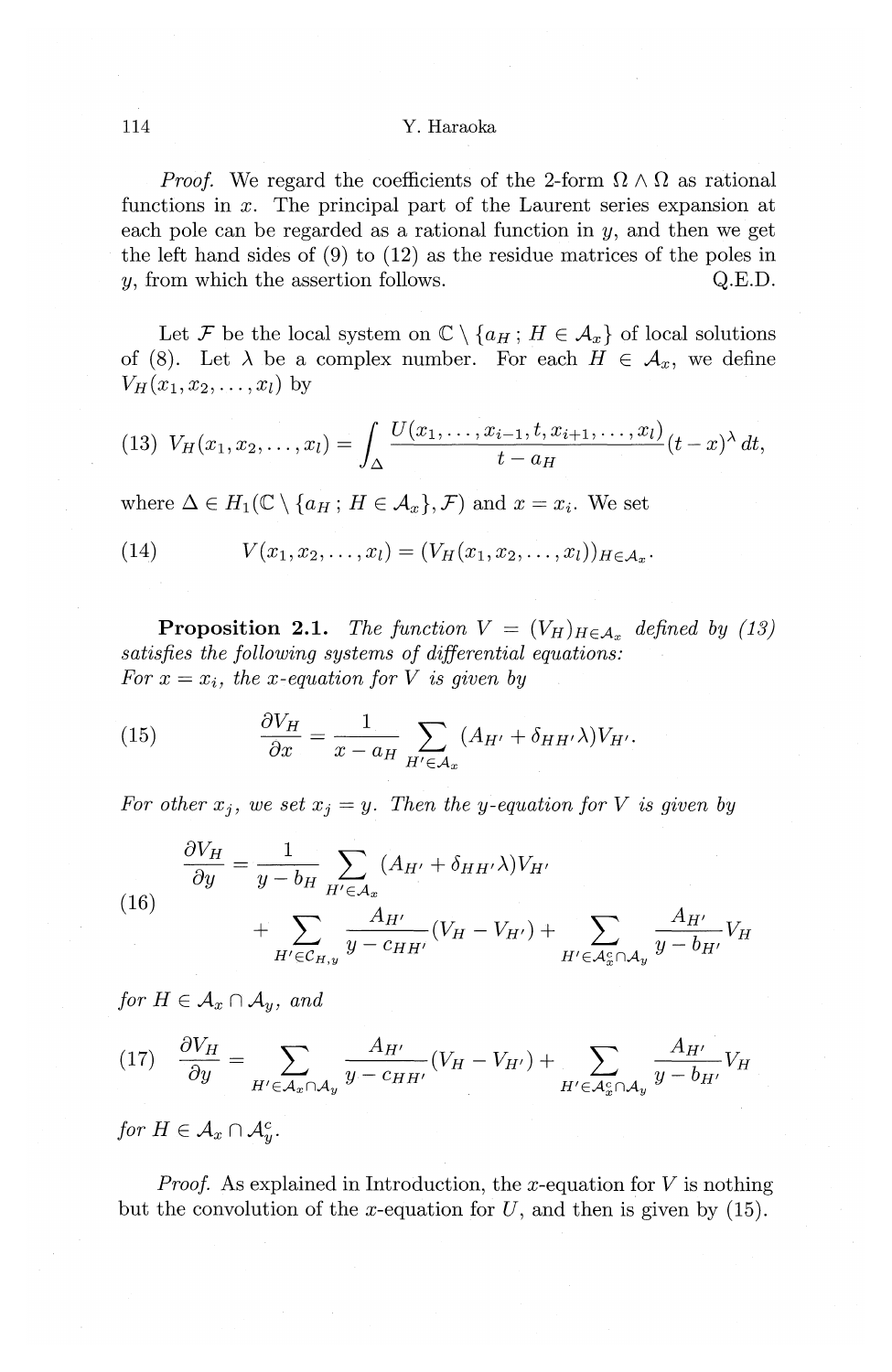To obtain the y-equation with  $y = x_j$ , we regard  $x_k$  ( $k \neq i, j$ ) as a parameter, and use the notation  $U(x_1, x_2, \ldots, x_l) = U(x_i, x_j) = U(x, y)$ . The partial derivative of  $V_H$  with respect to y is

$$
\frac{\partial V_H}{\partial y} = \int_{\Delta} \frac{\partial U}{\partial y}(t, y) \frac{(t - x)^{\lambda}}{t - a_H} dt + \int_{\Delta} U(t, y)(t - x)^{\lambda} \frac{\partial}{\partial y} \left(\frac{1}{t - a_H}\right) dt.
$$

Note that

$$
\frac{\partial U}{\partial y}(t,y) = \left(\sum_{H' \in \mathcal{A}_y} \frac{A_{H'}}{y - b_{H'}}\right) U(t,y).
$$

If  $H \notin A_y$ ,  $a_H$  is independent of y, and hence we have

$$
\frac{\partial V_H}{\partial y} = \sum_{H' \in \mathcal{A}_y} A_{H'} \int_{\Delta} \frac{U(t, y)}{y - b_{H'}} \cdot \frac{(t - x)^{\lambda}}{t - a_H} dt \n= \sum_{H' \in \mathcal{A}_x \cap \mathcal{A}_y} A_{H'} \int_{\Delta} U(t, y)(t - x)^{\lambda} \frac{(f_{H'})_y}{(f_{H'})_x(t - a_{H'})} \cdot \frac{1}{t - a_H} dt \n+ \sum_{H' \in \mathcal{A}_x \cap \mathcal{A}_y} \frac{A_{H'}}{y - b_{H'}} \int_{\Delta} \frac{U(t, y)}{t - a_H} (t - x)^{\lambda} dt \n= \sum_{H' \in \mathcal{A}_x \cap \mathcal{A}_y} \frac{(f_{H'})_y}{(f_{H'})_x} \cdot \frac{A_{H'}}{a_H - a_{H'}} (V_H - V_{H'}) + \sum_{H' \in \mathcal{A}_x^c \cap \mathcal{A}_y} \frac{A_{H'}}{y - b_{H'}} V_H.
$$

Since  $(a_H)_y = 0$ , we have

$$
\frac{(f_{H'})_y}{(f_{H'})_x} \cdot \frac{1}{a_H - a_{H'}} = \frac{1}{y - c_{HH'}}
$$

for  $H' \in \mathcal{A}_x \cap \mathcal{A}_y$ , and hence we get (17).

If  $H \in \mathcal{A}_y$ , there appear the two terms

$$
\int_{\Delta} A_H \frac{U(t, y)}{y - b_H} \cdot \frac{(t - x)^{\lambda}}{t - a_H} dt = \int_{\Delta} A_H \frac{(f_H)_y}{(f_H)_x} \cdot \frac{U(t, y)}{(t - a_H)^2} (t - x)^{\lambda} dt
$$

and

$$
-\int_{\Delta} \frac{(f_H)_x}{(f_H)_y} \cdot \frac{U(t,y)}{(y-b_H)^2}(t-x)^{\lambda} dt = -\int_{\Delta} \frac{(f_H)_y}{(f_H)_x} \cdot \frac{U(t,y)}{(x-a_H)^2}(t-x)^{\lambda} dt
$$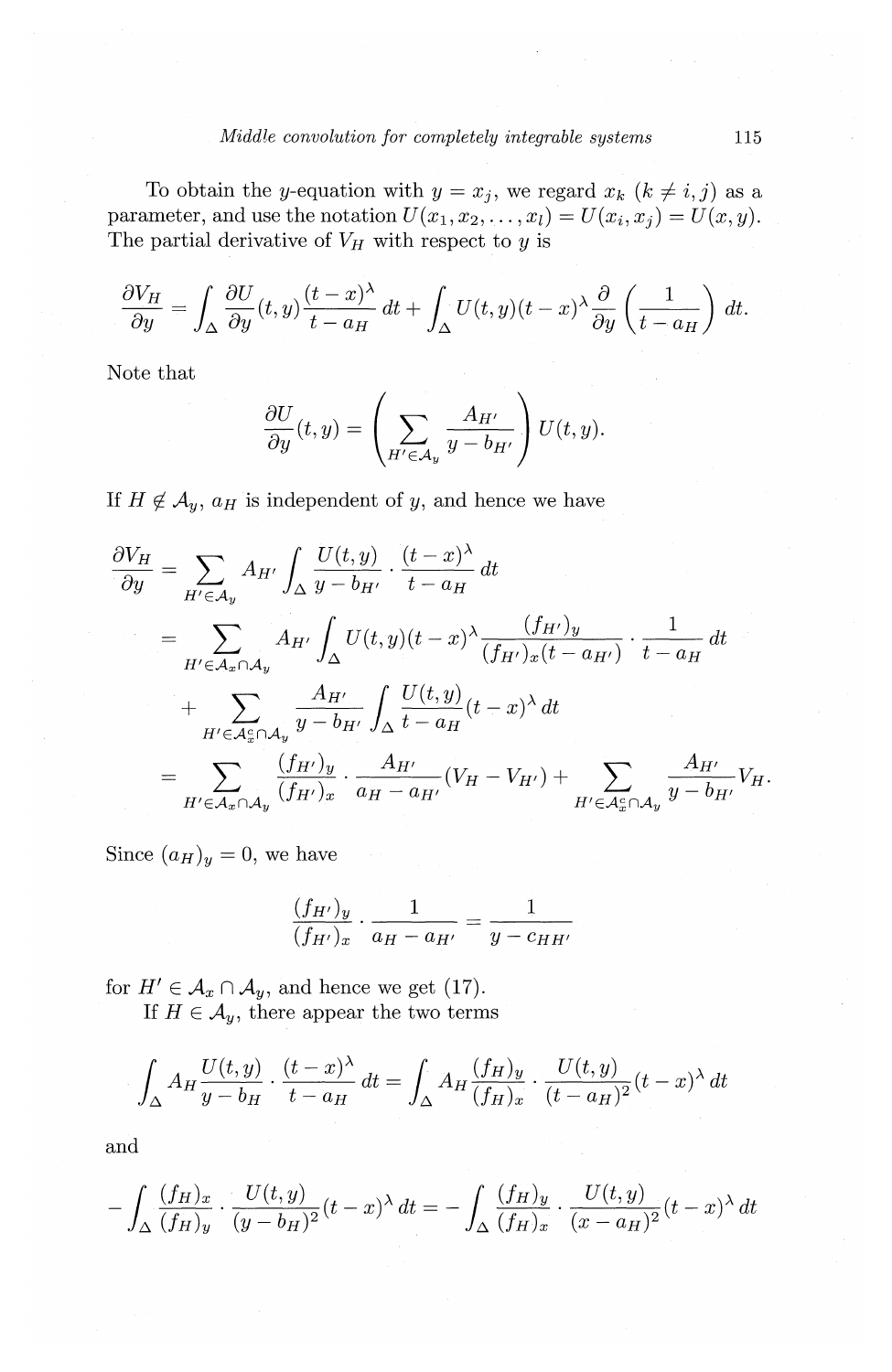in  $\partial V_H/\partial y.$  Since  $\Delta$  is a twisted 1-cycle, we have

$$
\int_{\Delta} \frac{U(t, y)}{(t - a_H)^2} (t - x)^{\lambda} dt = \int_{\Delta} \frac{\partial}{\partial t} \left( -\frac{1}{t - a_H} \right) U(t, y)(t - x)^{\lambda} dt
$$
  
\n
$$
= \int_{\Delta} \frac{1}{t - a_H} \frac{\partial}{\partial t} \left( U(t, y)(t - x)^{\lambda} \right) dt
$$
  
\n
$$
= \int_{\Delta} \frac{1}{t - a_H} \left( \sum_{H' \in \mathcal{A}_x} \frac{A_{H'}}{t - a_{H'}} U(t, y)(t - x)^{\lambda} + \lambda U(t, y)(t - x)^{\lambda - 1} \right) dt
$$
  
\n
$$
= \int_{\Delta} \frac{A_H}{(t - a_H)^2} U(t, y)(t - x)^{\lambda} dt
$$
  
\n
$$
+ \sum_{H' \in \mathcal{A}_x \setminus \{H\}} \frac{A_{H'}}{a_H - a_{H'}} (V_H - V_{H'}) - \frac{\partial V_H}{\partial x},
$$

and then we get

$$
\int_{\Delta} A_H \frac{(f_H)_y}{(f_H)_x} \cdot \frac{U(t, y)}{(t - a_H)^2} (t - x)^{\lambda} dt - \int_{\Delta} \frac{(f_H)_y}{(f_H)_x} \cdot \frac{U(t, y)}{(x - a_H)^2} (t - x)^{\lambda} dt
$$

$$
= \frac{(f_H)_y}{(f_H)_x} \left\{ \frac{\partial V_H}{\partial x} - \sum_{H' \in \mathcal{A}_x \setminus \{H\}} \frac{A_{H'}}{a_H - a_{H'}} (V_H - V_{H'}) \right\}.
$$

Thus we have, for  $H \in \mathcal{A}_x \cap \mathcal{A}_y$ ,

$$
\frac{\partial V_H}{\partial y} = \frac{(f_H)_y}{(f_H)_x} \frac{\partial V_H}{\partial x} - \frac{(f_H)_y}{(f_H)_x} \sum_{H' \in \mathcal{A}_x \setminus \{H\}} \frac{A_{H'}}{a_H - a_{H'}} (V_H - V_{H'})
$$
\n
$$
+ \sum_{H' \in \mathcal{A}_x \cap \mathcal{A}_y \setminus \{H\}} \frac{(f_{H'})_y}{(f_{H'})_x} \frac{A_{H'}}{a_H - a_{H'}} (V_H - V_{H'})
$$
\n
$$
+ \sum_{H' \in \mathcal{A}_x \cap \mathcal{A}_y} \frac{A_{H'}}{y - b_{H'}} V_H
$$
\n
$$
= \frac{(f_H)_y}{(f_H)_x} \frac{1}{x - a_H} \sum_{H' \in \mathcal{A}_x} (A_{H'} + \delta_{HH'} \lambda) V_{H'}
$$
\n
$$
+ \sum_{H' \in \mathcal{A}_x \cap \mathcal{A}_y \setminus \{H\}} \left( \frac{(f_{H'})_y}{(f_{H'})_x} - \frac{(f_H)_y}{(f_H)_x} \right) \frac{A_{H'}}{a_H - a_{H'}} (V_H - V_{H'})
$$
\n
$$
- \frac{(f_H)_y}{(f_H)_x} \sum_{H' \in \mathcal{A}_x \cap \mathcal{A}_y} \frac{A_{H'}}{a_H - a_{H'}} (V_H - V_{H'}) + \sum_{H' \in \mathcal{A}_x \cap \mathcal{A}_y} \frac{A_{H'}}{y - b_{H'}} V_H
$$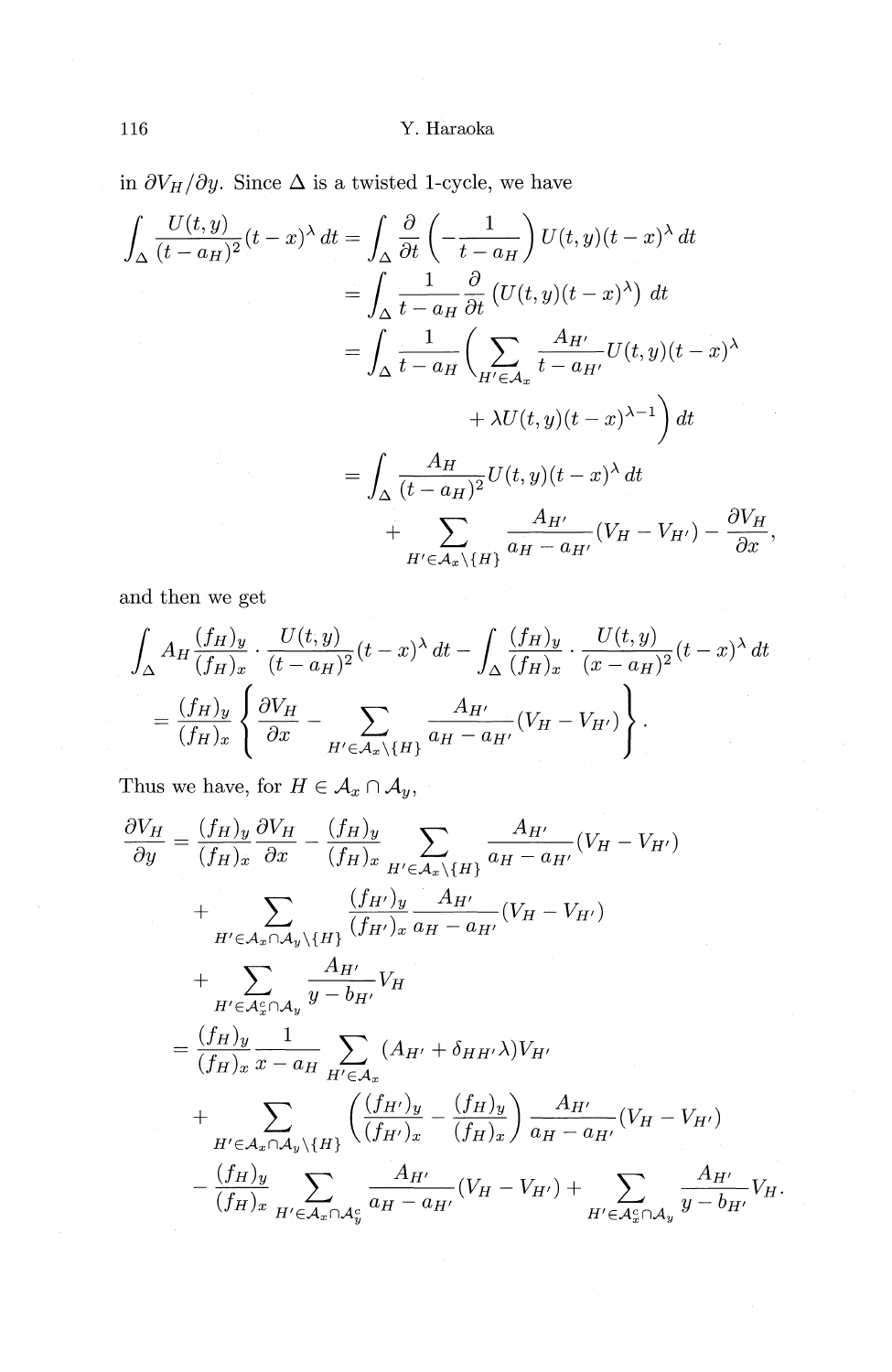By the definitions of  $a_H$ ,  $b_H$  and  $c_{HH'}$ , we have

$$
\frac{(f_H)_y}{(f_H)_x} \frac{1}{x - a_H} = \frac{1}{y - b_H}
$$

for  $H \in \mathcal{A}_r \cap \mathcal{A}_u$ .

$$
\left(\frac{(f_{H'})_y}{(f_{H'})_x} - \frac{(f_H)_y}{(f_H)_x}\right) \frac{1}{a_H - a_{H'}} = \frac{1}{y - c_{HH'}}
$$

for  $H \in \mathcal{A}_x \cap \mathcal{A}_y$  and  $H' \in \mathcal{C}_{H,y}$ ,

$$
\frac{(f_{H'})_y}{(f_{H'})_x} - \frac{(f_H)_y}{(f_H)_x} = 0
$$

for  $H \in \mathcal{A}_x \cap \mathcal{A}_y$  and  $H' \notin \mathcal{C}_{H,y}$ , and

$$
-\frac{(f_H)_y}{(f_H)_x} \cdot \frac{1}{a_H - a_{H'}} = \frac{1}{y - c_{HH'}}
$$

for  $H \in \mathcal{A}_x \cap \mathcal{A}_y$  and  $H' \in \mathcal{A}_x \cap \mathcal{A}_y^c$ . Thus we obtain (16). Q.E.D.

We see that the systems for  $V = (V_H)_{H \in \mathcal{A}_x}$  given in Proposition 2.1 make a Pfaffian system

(18)  $dV=\hat{\Omega}V$ 

with 1-form  $\hat{\Omega}$  of the form

$$
\hat{\Omega} = \sum_{\hat{H} \in \hat{\mathcal{A}}} G_{\hat{H}} d \log f_{\hat{H}},
$$

where  $\hat{\mathcal{A}}$  is the arrangement of hyperplanes obtained from  $\mathcal{A}$  by adding the hyperplanes of the form  $\{y-c_{HH'}=0\}.$ 

**Definition 2.1.** We call the operation which sends the Pfaffian system  $(4)$  to the system  $(18)$  the *convolution* in  $x_i$ -direction with parameter  $\lambda$ , and denote it by  $c_{\lambda}^{x_i}$ .

**Remark 2.1.** If there is a pair  $H, H' \in \mathcal{A}_x$  such that  $H' \in \mathcal{C}_{H,y}$  and  $c_{HH'} \neq b_K$  for any  $K \in \mathcal{A}_{x}^c \cap \mathcal{A}_{y}$ , we have  $\{y - c_{HH'} = 0\} \in \hat{\mathcal{A}} \setminus \mathcal{A}$ , and hence  $\hat{\mathcal{A}} \supsetneq \mathcal{A}$ . Thus the singular locus may increase by the convolution, which is a different feature from the case of one variable.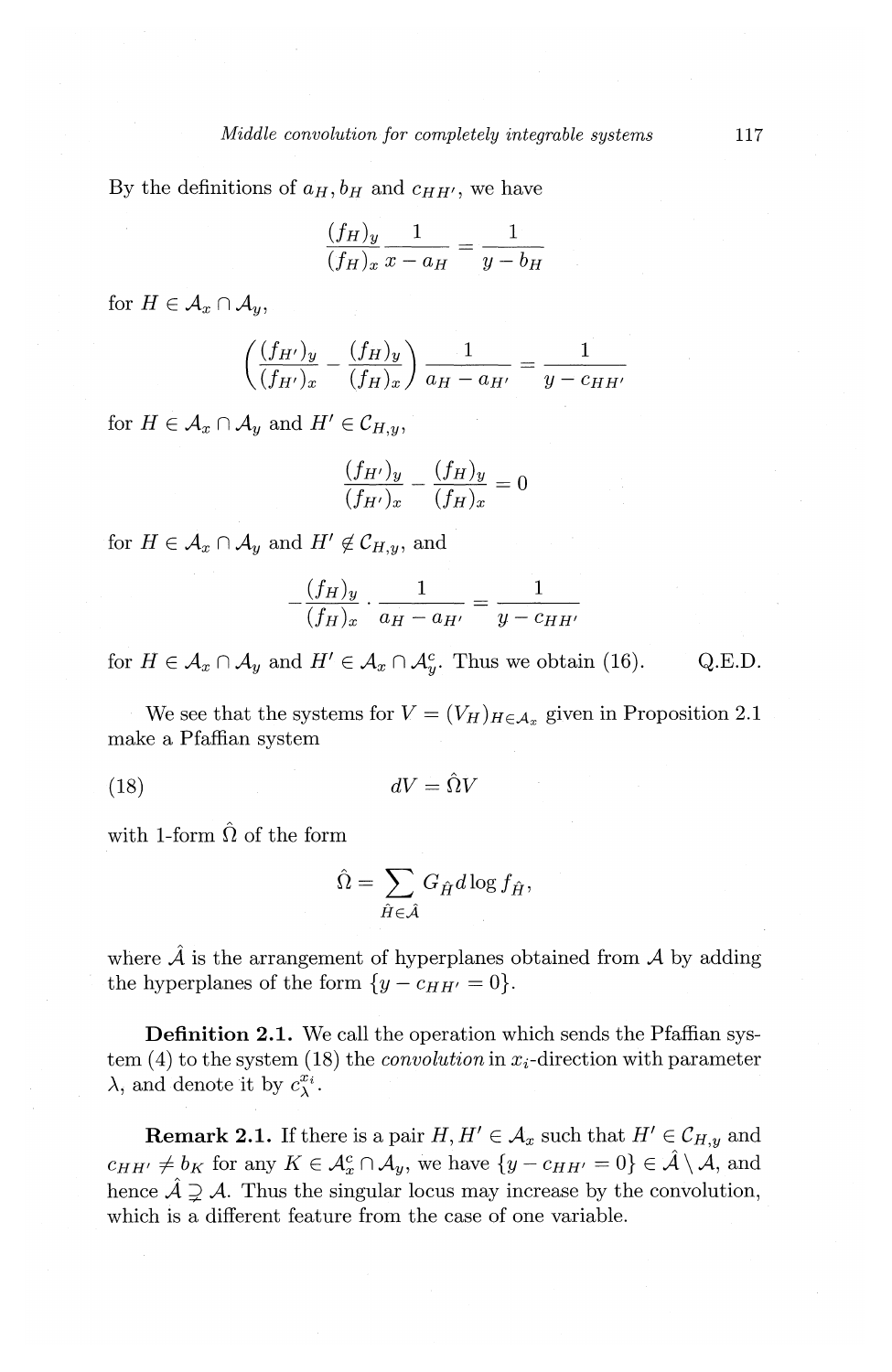



Let  $K$  and  $\mathcal L$  be the subspaces of  $(\mathbb C^n)^{\mathcal A_x} \simeq \mathbb C^{n \# \mathcal A_x}$  given by

$$
\mathcal{K} = \{ v = (v_H)_{H \in \mathcal{A}_x} ; v_H \in \text{Ker} A_H \},
$$
  

$$
\mathcal{L} = \{ v = (v_H)_{H \in \mathcal{A}_x} ; \sum_{H' \in \mathcal{A}_x} A_{H'} v_{H'} + \lambda v_H = 0 \ (\forall H \in \mathcal{A}_x) \}.
$$

It is easy to see that

$$
\mathcal{L} = \{v = (v_0) \,;\, \left(\sum_{H \in \mathcal{A}_x} A_H\right) v_0 + \lambda v_0 = 0\}
$$

if  $\lambda \neq 0$ , and

$$
\mathcal{L} = \{ v = (v_H)_{H \in \mathcal{A}_x} ; \sum_{H \in \mathcal{A}_x} A_H v_H = 0 \}
$$

if  $\lambda = 0$ . As mentioned in Introduction, *K* and *L* are invariant subspaces for the x-equation of the convolution system (18). For  $y = x_j$  ( $j \neq i$ ), we write the y-equation  $(16)$  and  $(17)$  of the system  $(18)$  as

$$
\frac{\partial V}{\partial y} = G(y)V.
$$

**Proposition 2.2.** For any  $x_j$  ( $j \neq i$ ), the subspaces  $\mathcal{K}$  and  $\mathcal{L}$  are *invariant for the*  $x_i$ *-equation of the convolution system (18). Namely, by setting*  $x_j = y$ ,

 $G(y) \mathcal{K} \subset \mathcal{K}$ ,  $G(y) \mathcal{L} \subset \mathcal{L}$ 

*hold for any value of y.* 

*Proof.* Take any  $v = (v_H)_{H \in \mathcal{A}_x} \in \mathcal{K}$ , and set

$$
G(y)v = w = (w_H)_{H \in \mathcal{A}_x}.
$$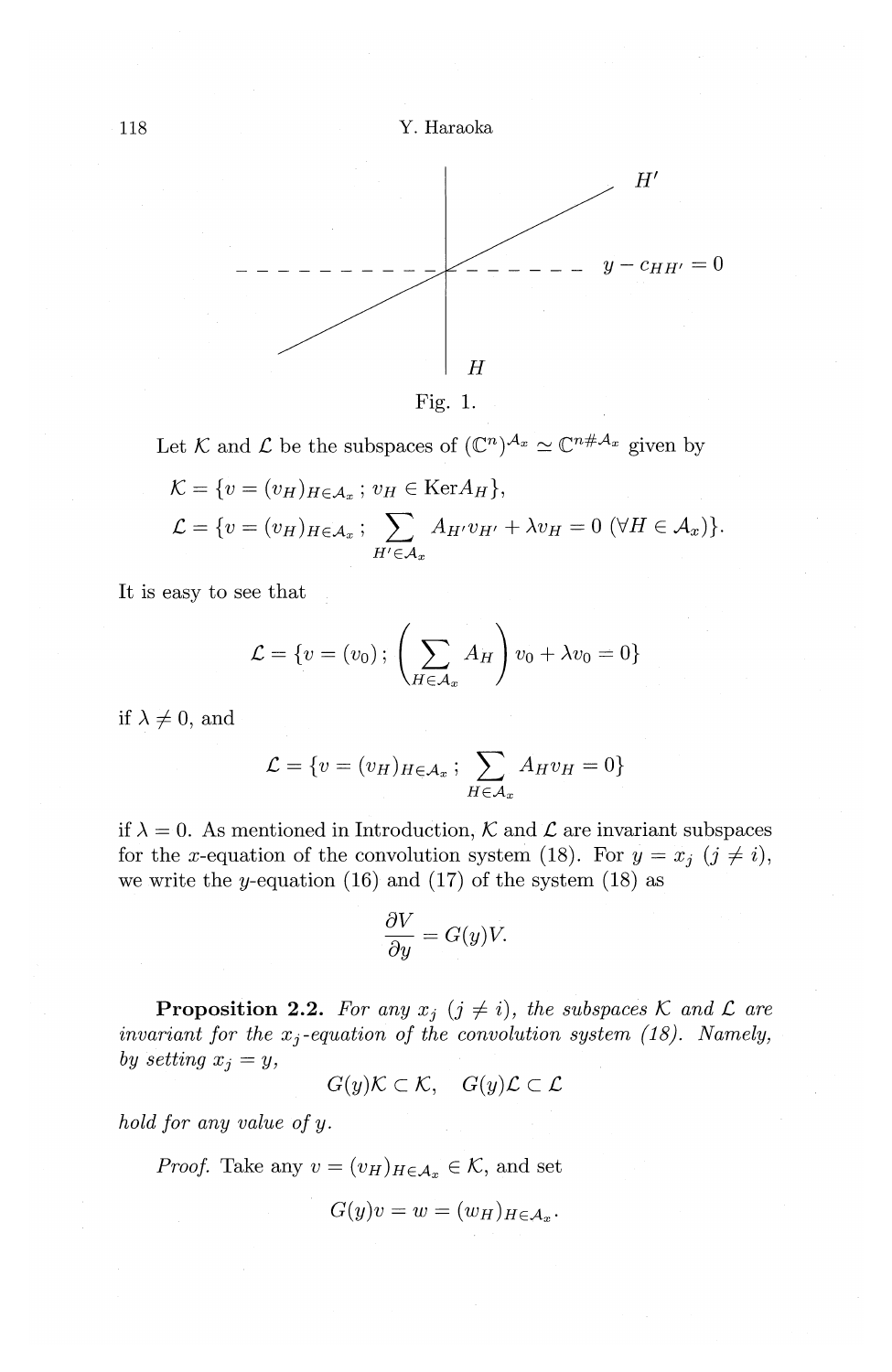For 
$$
H \in A_x \cap A_y
$$
, noting that  $v_{H'} \in \text{Ker}A_{H'}$ , we have  
\n
$$
w_H = \frac{1}{y - b_H} \sum_{H' \in A_x} (A_{H'} + \delta_{HH'}\lambda) v_{H'}
$$
\n
$$
+ \sum_{H' \in C_{H,y}} \frac{A_{H'}}{y - c_{HH'}} (v_H - v_{H'}) + \sum_{H' \in A_x^c \cap A_y} \frac{A_{H'}}{y - b_{H'}} v_H
$$
\n
$$
= \left(\frac{\lambda}{y - b_H} + \sum_{H' \in C_{H,y}} \frac{A_{H'}}{y - c_{HH'}} + \sum_{H' \in A_x^c \cap A_y} \frac{A_{H'}}{y - b_{H'}}\right) v_H.
$$

By using the integrability conditions (9) and (10), we get

$$
A_H w_H = \left(\frac{\lambda}{y - b_H} + \sum_{H' \in \mathcal{C}_{H,y}} \frac{A_{H'}}{y - c_{HH'}} + \sum_{H' \in \mathcal{A}_x^c \cap \mathcal{A}_y} \frac{A_{H'}}{y - b_{H'}}\right) A_H v_H
$$
  
= 0,

and hence  $w_H \in \text{Ker}A_H$ . Similarly, by the help of the integrability conditions (11) and (12), we get  $w_H \in \text{Ker} A_H$  for  $H \in \mathcal{A}_x \cap \mathcal{A}_y^c$ . Thus we obtain  $w \in \mathcal{K}$ .

Next we assume  $\lambda \neq 0$ , and take any  $v = (v_H)_{H \in \mathcal{A}_x} \in \mathcal{L}$ . Then we have  $v_H = v_0$  ( $\forall H$ ) and  $\left(\sum_{H \in A_n} A_H\right) v_0 + \lambda v_0 = 0$ . Set

$$
G(y)v = w = (w_H)_{H \in \mathcal{A}_x}.
$$

Then for  $H \in \mathcal{A}_x \cap \mathcal{A}_y$ , we have

$$
w_H = \frac{1}{y - b_H} \sum_{H' \in A_x} (A_{H'} + \delta_{HH'}\lambda) v_0
$$
  
+ 
$$
\sum_{H' \in C_{H,y}} \frac{A_{H'}}{y - c_{HH'}} (v_0 - v_0) + \sum_{H' \in A_x^c \cap A_y} \frac{A_{H'}}{y - b_{H'}} v_0
$$
  
= 
$$
\left(\sum_{H' \in A_x^c \cap A_y} \frac{A_{H'}}{y - b_{H'}}\right) v_0.
$$

Similarly, for  $H \in \mathcal{A}_x \cap \mathcal{A}_y^c$  we have

$$
w_H = \sum_{H' \in \mathcal{A}_x \cap \mathcal{A}_y} \frac{A_{H'}}{y - c_{HH'}} (v_0 - v_0) + \sum_{H' \in \mathcal{A}_x^c \cap \mathcal{A}_y} \frac{A_{H'}}{y - b_{H'}} v_0
$$
  
= 
$$
\left(\sum_{H' \in \mathcal{A}_x^c \cap \mathcal{A}_y} \frac{A_{H'}}{y - b_{H'}}\right) v_0.
$$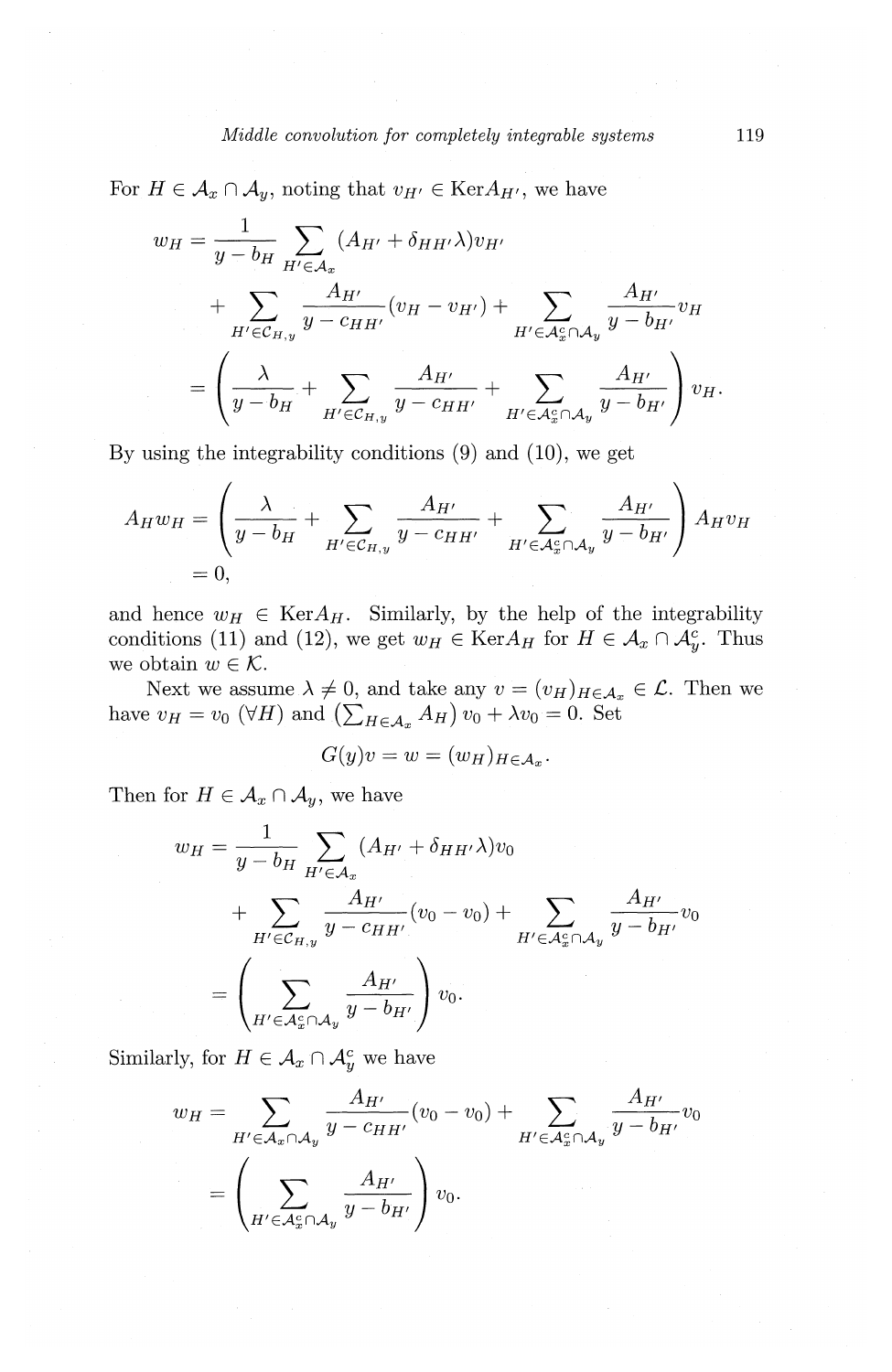### 120 Y.Haraoka

Thus, for every  $H \in \mathcal{A}_x$ ,  $w_H$  becomes the same vector, which we denote by  $w_0$ .

Take any  $H' \in \mathcal{A}_x^c \cap \mathcal{A}_y$ . Let p be an intersection point of  $H'$  and a hyperplane in  $A_x$ . We denote by  $B_p$  the set of hyperplanes in  $A_x$  which pass through p. Suppose  $H \in \mathcal{B}_p$ . If  $H \in \mathcal{A}_x \cap \mathcal{A}_y$ , we have

$$
\{H''\in \mathcal{C}_{H,y}\,;\, c_{HH''}=b_{H'}\}=\mathcal{B}_p\setminus\{H\}.
$$

If  $H \in \mathcal{A}_x \cap \mathcal{A}_y^c$ , we have

$$
\{H''\in \mathcal{A}_x\cap \mathcal{A}_y \, ; \, c_{HH''}=b_{H'}\}=\mathcal{B}_p\setminus \{H\}.
$$

Thus the integrability conditions (9) and (11) can be written in the same form as

$$
\left[A_H, \sum_{H'' \in \mathcal{B}_p \setminus \{H\}} A_{H''} + A_{H'}\right] = O
$$

for every  $H \in \mathcal{B}_p$ , and hence we get

$$
\left[A_H, \sum_{H'' \in \mathcal{B}_p} A_{H''} + A_{H'}\right] = O.
$$

Summing up these relations for all  $H \in \mathcal{B}_p$ , we get

$$
\left[\sum_{H\in\mathcal{B}_p}A_H,\sum_{H''\in\mathcal{B}_p}A_{H''}+A_{H'}\right]=O,
$$

from which we obtain

$$
\left[\sum_{H \in \mathcal{B}_p} A_H, A_{H'}\right] = O.
$$

Since  $\bigcup_{p} \mathcal{B}_{p} = \mathcal{A}_{x}$ , we have

$$
O = \sum_{p} \left[ \sum_{H \in \mathcal{B}_p} A_H, A_{H'} \right] = \left[ \sum_{H \in \mathcal{A}_x} A_H, A_{H'} \right]
$$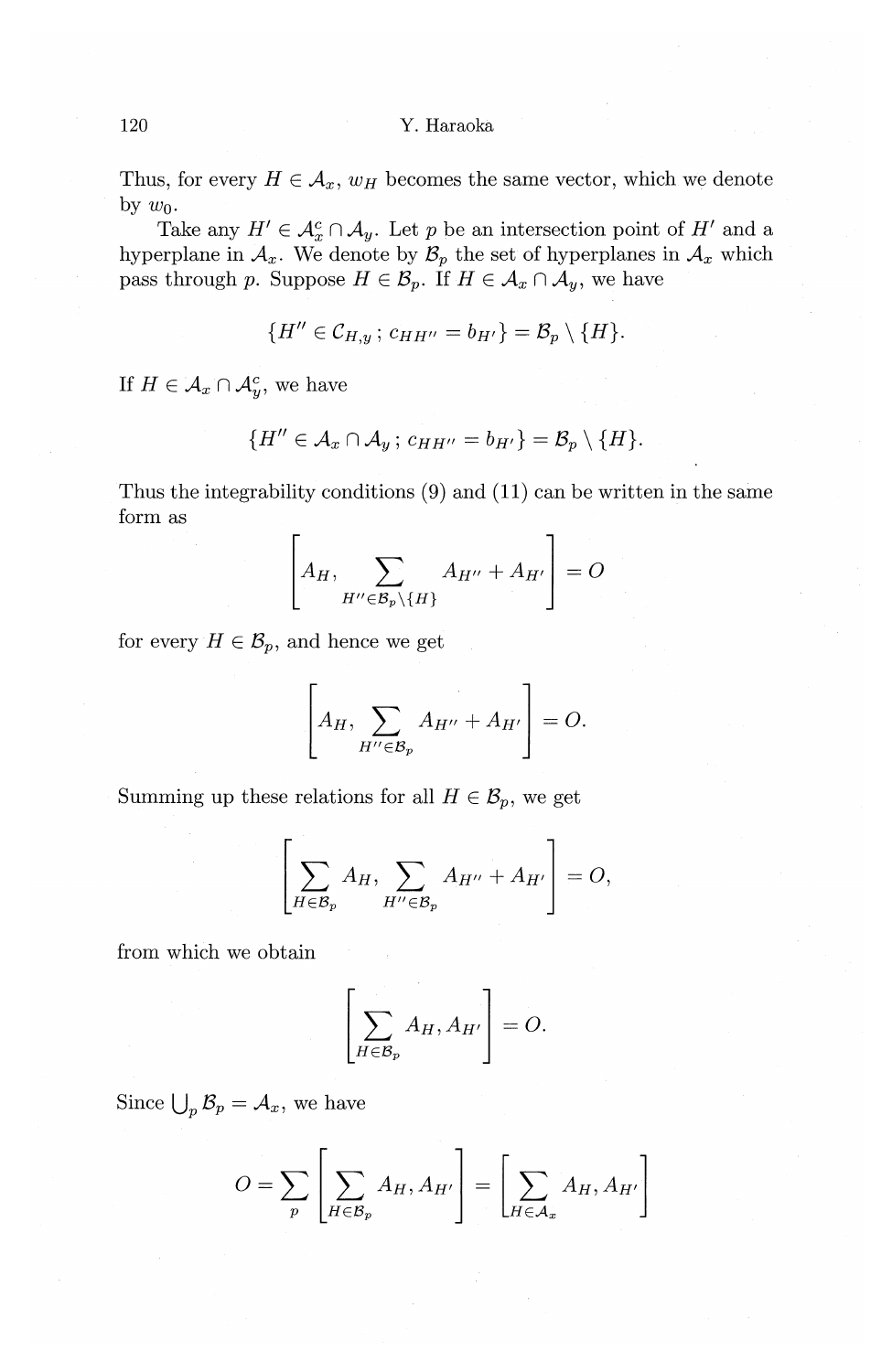for every  $H' \in \mathcal{A}_x^c \cap \mathcal{A}_y$ . Using this relation, we get

$$
\left(\sum_{H \in \mathcal{A}_x} A_H + \lambda\right) w_0 = \left(\sum_{H \in \mathcal{A}_x} A_H + \lambda\right) \left(\sum_{H' \in \mathcal{A}_x^c \cap \mathcal{A}_y} \frac{A_{H'}}{y - b_{H'}}\right) v_0
$$

$$
= \left(\sum_{H' \in \mathcal{A}_x^c \cap \mathcal{A}_y} \frac{A_{H'}}{y - b_{H'}}\right) \left(\sum_{H \in \mathcal{A}_x} A_H + \lambda\right) v_0
$$

$$
= 0,
$$

which shows  $w \in \mathcal{L}$ .

Finally we consider the case  $\lambda = 0$ . Take any  $v = (v_H)_{H \in \mathcal{A}_x} \in \mathcal{L}$ . Then we have

$$
\sum_{H \in \mathcal{A}_x} A_H v_H = 0.
$$

We set

$$
G(y)v = w = (w_H)_{H \in \mathcal{A}_x}.
$$

Then we have, for  $H \in \mathcal{A}_x \cap \mathcal{A}_y$ ,

$$
w_H = \frac{1}{y - b_H} \sum_{H' \in \mathcal{A}_x} A_{H'} v_{H'} + \sum_{H' \in \mathcal{C}_{H,y}} \frac{A_{H'}}{y - c_{HH'}} (v_H - v_{H'})
$$
  
+ 
$$
\sum_{H' \in \mathcal{A}_x^c \cap \mathcal{A}_y} \frac{A_{H'}}{y - b_{H'}} v_{H'}
$$
  
= 
$$
\sum_{H' \in \mathcal{C}_{H,y}} \frac{A_{H'}}{y - c_{HH'}} (v_H - v_{H'}) + \sum_{H' \in \mathcal{A}_x^c \cap \mathcal{A}_y} \frac{A_{H'}}{y - b_{H'}} v_{H'},
$$

and for  $H \in \mathcal{A}_x \cap \mathcal{A}_y^c$ ,

$$
w_H = \sum_{H' \in \mathcal{A} \cap \mathcal{A}_y} \frac{A_{H'}}{y - c_{HH'}} (v_H - v_{H'}) + \sum_{H' \in \mathcal{A}_x^c \cap \mathcal{A}_y} \frac{A_{H'}}{y - b_{H'}} v_{H'}.
$$

Take any  $H' \in \mathcal{A}_{x}^{c} \cap \mathcal{A}_{y}$ . We calculate the residue of  $\sum_{H \in \mathcal{A}_{x}} A_{H}w_{H}$  at the pole  $y = b_{H'}$ . By the help of the integrability conditions (9) and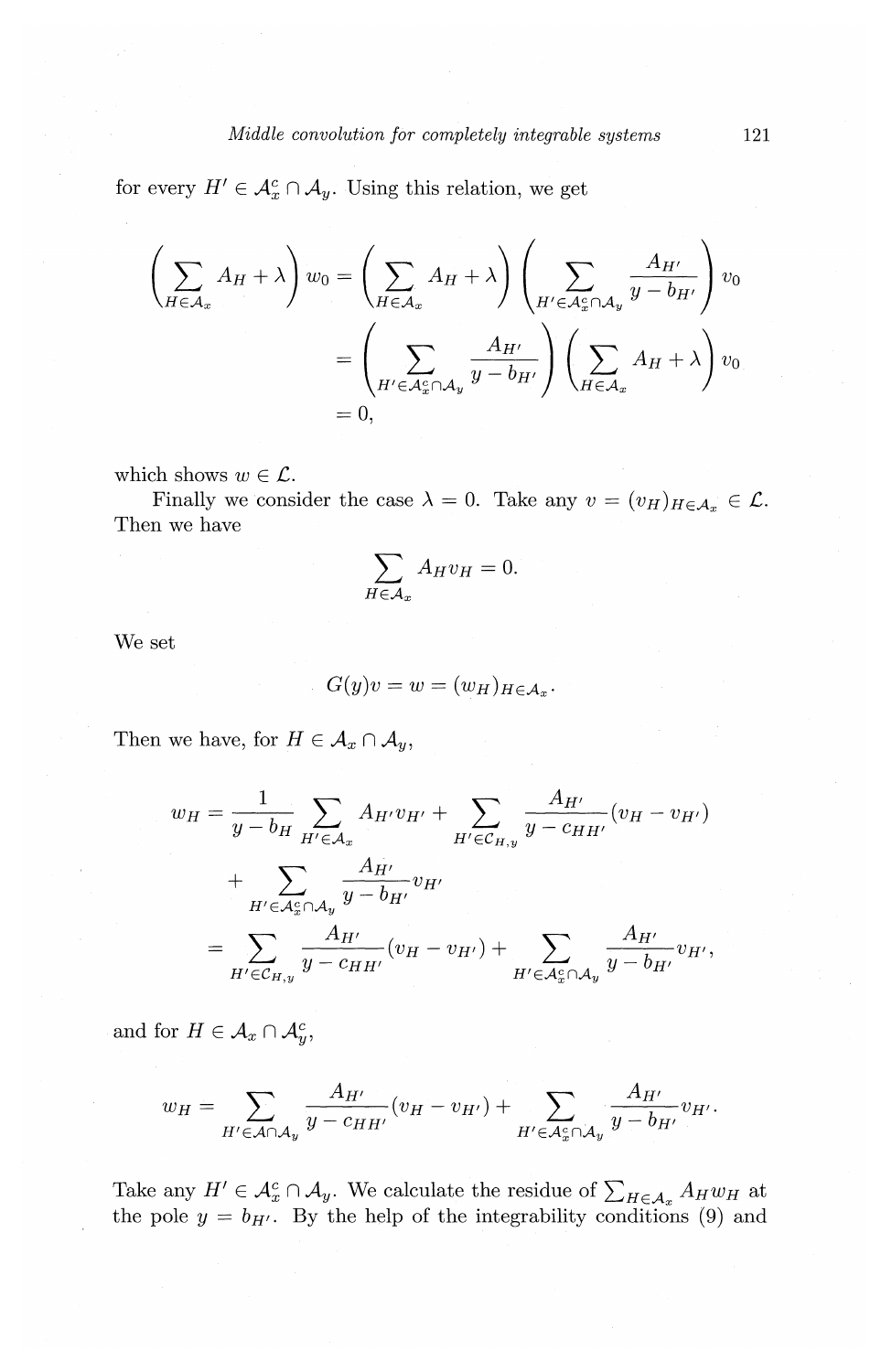(11), the residue becomes

$$
\sum_{H \in A_x \cap A_y} A_H \left\{ \sum_{H'' \in C_{H,y}} A_{H''}(v_H - v_{H''}) + A_{H'}v_H \right\}
$$
\n
$$
+ \sum_{H \in A_x \cap A_y} A_H \left\{ \sum_{H'' \in A_x \cap A_y} A_{H''}(v_H - v_{H''}) + A_{H'}v_H \right\}
$$
\n
$$
= \sum_{H \in A_x \cap A_y} \left( \sum_{H'' \in C_{H,y}} A_{H''} + A_{H'} \right) A_{H}v_H
$$
\n
$$
- \sum_{H \in A_x \cap A_y} A_H \sum_{H'' \in C_{H,y}} A_{H''}v_{H''}
$$
\n
$$
+ \sum_{H \in A_x \cap A_y} \left( \sum_{H'' \in C_{H,y}} A_{H''}v_{H''}
$$
\n
$$
+ \sum_{H \in A_x \cap A_y} \left( \sum_{H'' \in A_x \cap A_y} A_{H''} + A_{H'} \right) A_{H}v_H
$$
\n
$$
- \sum_{H \in A_x \cap A_y} A_H \sum_{H'' \in A_x \cap A_y} A_{H''}v_{H''}
$$
\n
$$
= \sum_{H \in A_x \cap A_y} \left( \sum_{H'' \in C_{H,y}} A_{H''} \right) A_{H}v_H
$$
\n
$$
+ \sum_{H \in A_x \cap A_y} \left( \sum_{H'' \in C_{H,y}} A_{H''} \right) A_{H}v_H
$$
\n
$$
+ \sum_{H \in A_x \cap A_y} A_H \sum_{H'' \in C_{H,y}} A_{H''}v_{H''}
$$
\n
$$
+ \sum_{H \in A_x \cap A_y} \left( \sum_{H'' \in A_x \cap A_y} A_{H''} \right) A_{H}v_H
$$
\n
$$
- \sum_{H \in A_x \cap A_y} A_H \sum_{H'' \in A_x \cap A_y} A_{H''}v_{H''}.
$$
\n
$$
+ \sum_{H \in A_x \cap A_y} A_H \sum_{H'' \in A_x \cap A_y} A_{H''}v_{H''}.
$$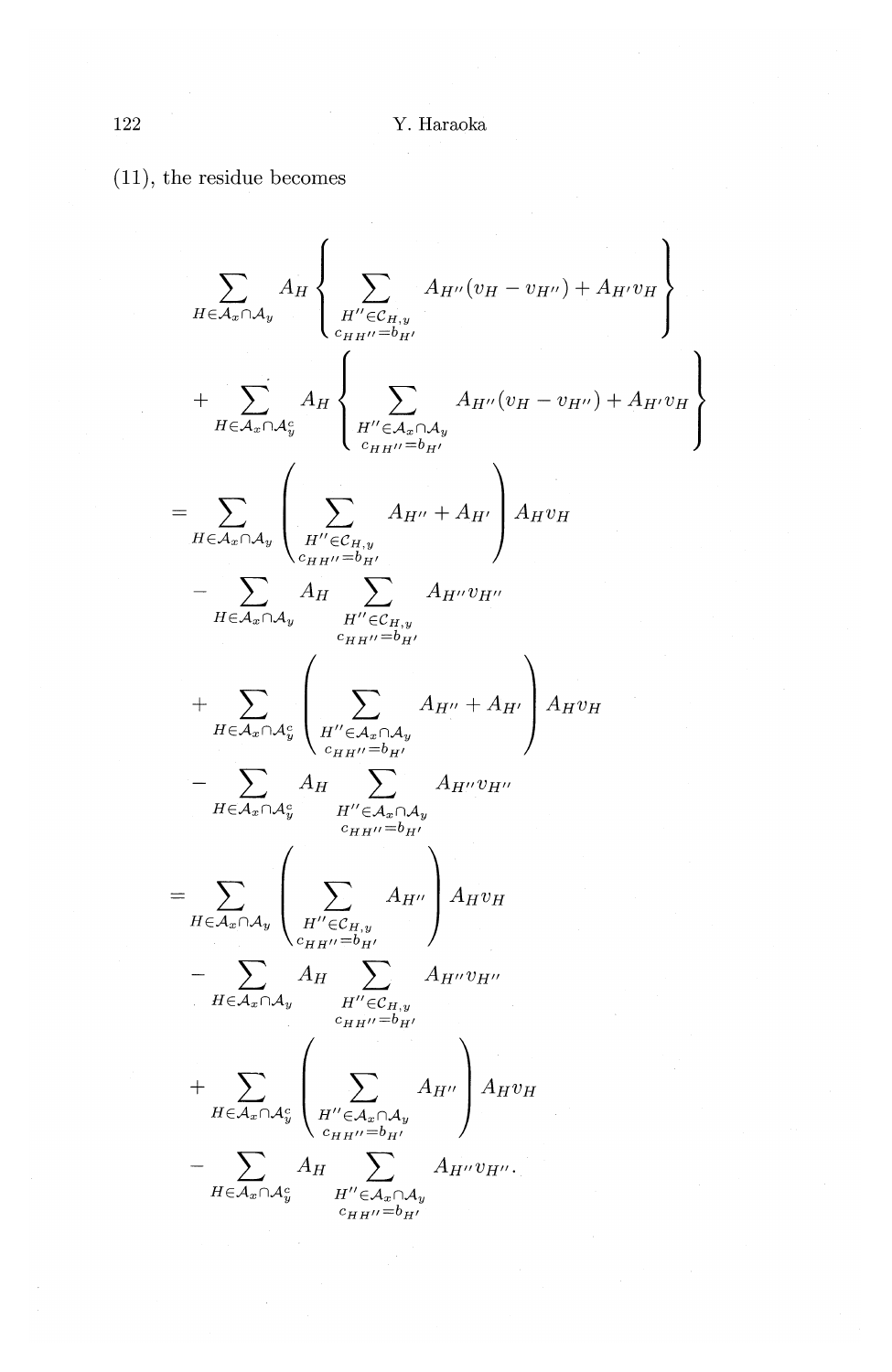In the last hand side, the coefficient of  $A_Hv_H$  for  $H \in \mathcal{A}_x \cap \mathcal{A}_y$  is

$$
\sum_{\substack{H''\in\mathcal{C}_{H,y}\\c_{H H''}=b_{H'}}}A_{H''}-\sum_{\substack{H''\in\mathcal{C}_{H,y}\cap\mathcal{A}_y\backslash\{H\}\\c_{H H''}=b_{H'}}}A_{H''}-\sum_{\substack{H''\in\mathcal{A}_x\cap\mathcal{A}_y^c\\c_{H H''}=b_{H'}}}A_{H''}=O,
$$

and that for  $H \in \mathcal{A}_x \cap \mathcal{A}_y^c$  is

 $H''\!\!\in\!\!\mathcal{A}_x\!\cap\!\mathcal{A}_y$  $c_{HH}$ <sup>*n*</sup>= $b_{H}$ <sup>*n*</sup>  $H'' \in A_x \cap A_y$ <br>  $c_{HH''}=b_{H'}$ 

Thus the residue at  $y = b_{H'}$  is O. In a similar way, we see that the residue of  $\sum_{H \in \mathcal{A}_x} A_H w_H$  at  $y = c_{HH'}$  which does not coincide with any  $b_K$  ( $K \in \mathcal{A}_{x}^c \cap \mathcal{A}_{y}$ ) is also O. Hence we have

$$
\sum_{H \in \mathcal{A}_x} A_H w_H = O,
$$

which shows  $w = (w_H)_{H \in \mathcal{A}_x} \in \mathcal{L}$ . Q.E.D.

Thanks to Proposition 2.2, we can derive from the convolution system (18) a Pfaffian system

$$
(19) \t\t d\tilde{V} = \tilde{\Omega}\tilde{V}
$$

on the quotient space  $(\mathbb{C}^n)^{\mathcal{A}_x}/(\mathcal{K}+\mathcal{L})$ . The matrix 1-form  $\tilde{\Omega}$  is induced from  $\hat{\Omega}$  as the action on  $({\mathbb C}^n)^{{\mathcal A}_x}/({\mathcal K} + {\mathcal L}).$ 

**Definition 2.2.** We call the operation which sends the Pfaffian system (4) to the system (19) the *middle convolution* in  $x_i$ -direction with parameter  $\lambda$ , and denote it by  $mc_{\lambda}^{x_i}$ .

**Theorem 2.2.** Let A be an arrangement of hyperplanes in  $\mathbb{C}^l$ , and, *for each*  $H \in \mathcal{A}$ ,  $A_H$  be an  $n \times n$ -constant matrix. Define the 1-form  $\Omega$ *by (5). Assume that the Pfaffian system (4) is completely integrable.* 

*Then for any i*  $(1 \leq i \leq l)$  *and*  $\lambda \in \mathbb{C}$ , *the middle convolution system* (19) of (4) in  $x_i$ -direction with parameter  $\lambda$  *is completely integrable, and admits an integral representation of solutions of the form* 

(20) 
$$
V(x_1, x_2,..., x_l) = Q\left(\int_{\Delta} \frac{U(x_1,...,x_{i-1},t,x_{i+1},...,x_l)}{t-a_H}(t-x_i)^{\lambda} dt\right)_{H \in \mathcal{A}_{x_i}},
$$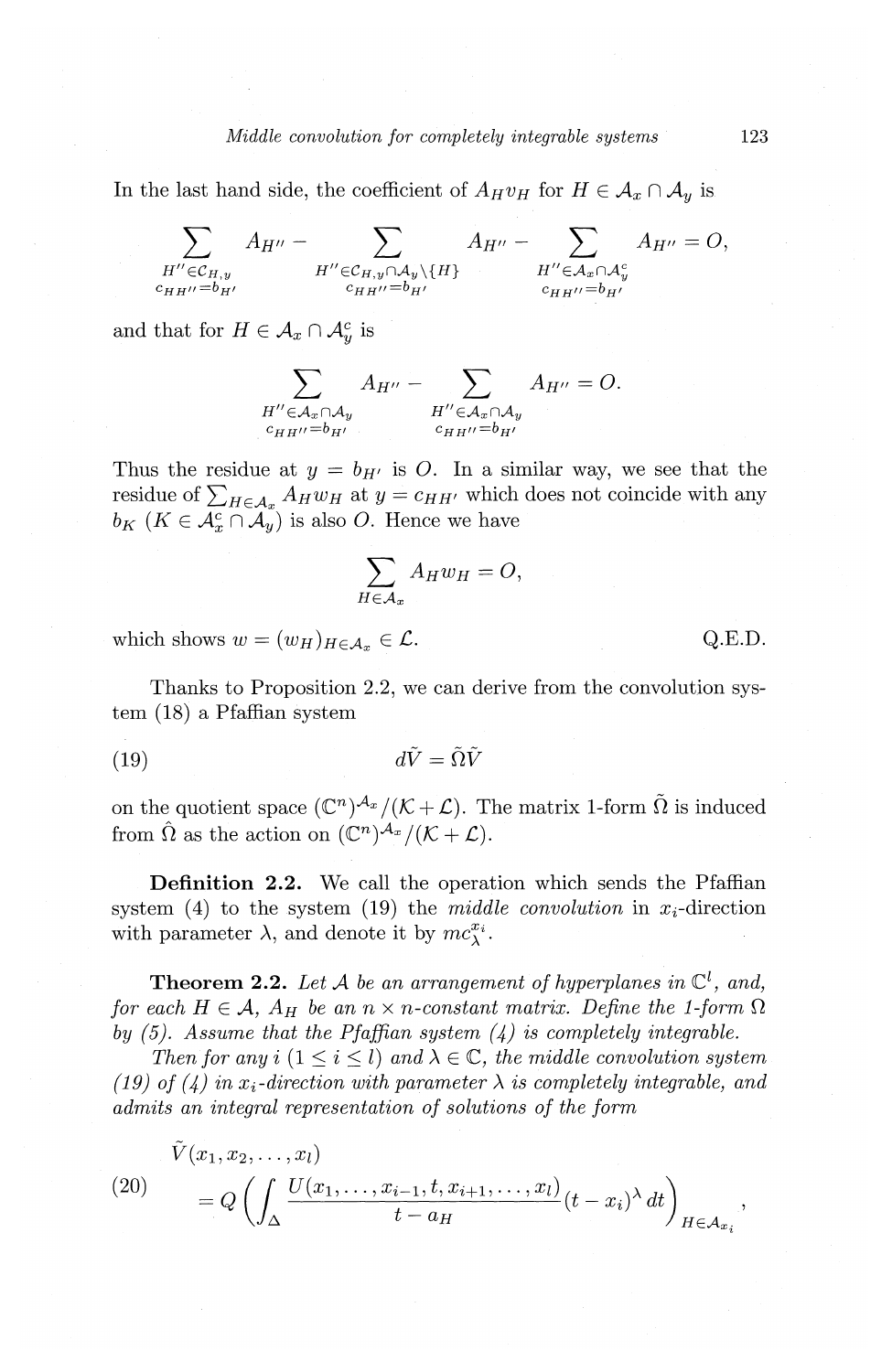#### 124 Y. Haraoka

where  $U(x_1, x_2, \ldots, x_l)$  is a solution of (4), Q a constant linear transfor*mation, and*  $\Delta$  *a twisted 1-cycle. If the x<sub>i</sub>-equation of (4) is irreducible, the middle convolution system {18) is also irreducible.* 

**Remark 2.2.** The linear transformation Q is given as follows. We set  $N = n \cdot #\mathcal{A}_{x_i}$  and  $M = \dim(\mathcal{K} + \mathcal{L})$ . Let P be an  $N \times N$  non-singular matrix whose first M columns make a basis of  $K + \mathcal{L}$ . Then we can take

$$
Q = (O_{N-M,M}, I_{N-M})P^{-1}.
$$

*Proof.* By the construction, solutions  $V = (V_H)_{H \in \mathcal{A}_{x_i}}$  of the convolution system  $(18)$  are given by the integral  $(13)$ . This implies that the convolution system (18) is completely integrable. The complete integrability of the middle convolution system (19) follows from Proposition 2.2.

Let  $P$  be as in the above Remark. Then, thanks to Proposition 2.2, the Pfaffian system of differential equations for  $P^{-1}V$  becomes of block upper triangular form, and the solutions  $\tilde{V}$  of the middle convolution system are related with *V* by

$$
P^{-1}V=\begin{pmatrix}\ast\\\tilde V\end{pmatrix}.
$$

Thus we have

$$
\tilde{V} = (O_{N-M,M}, I_{N-M})P^{-1}V = QV,
$$

from which the expression (20) follows.

Since the  $x_i$ -equation of the middle convolution system (19) is just the middle convolution of the  $x_i$ -equation of (4) as ordinary differential equations, the irreducibility follows from the result by Katz [7, Theorem  $2.9.8$ ]. Q.E.D.

To illustrate the results in this section, we give an example. Let  $A_1, A_2, \ldots, A_5$  be constant  $m \times m$ -matrices. We consider the Pfaffian system

(21) 
$$
dU = \left[A_1 \frac{dx}{x} + A_2 \frac{dy}{y} + A_3 \frac{dx}{x-1} + A_4 \frac{dy}{y-1} + A_5 \frac{d(x-y)}{x-y}\right]U,
$$

which is called of KZ- type. We assume that the system (21) is completely integrable. The corresponding arrangement is  $\mathcal{A} = \{H_1, H_2, \ldots, H_m\}$  $H_5$  with

$$
H_1 = \{x = 0\}, H_2 = \{y = 0\}, H_3 = \{x = 1\},
$$
  

$$
H_4 = \{y = 1\}, H_5 = \{x = y\}.
$$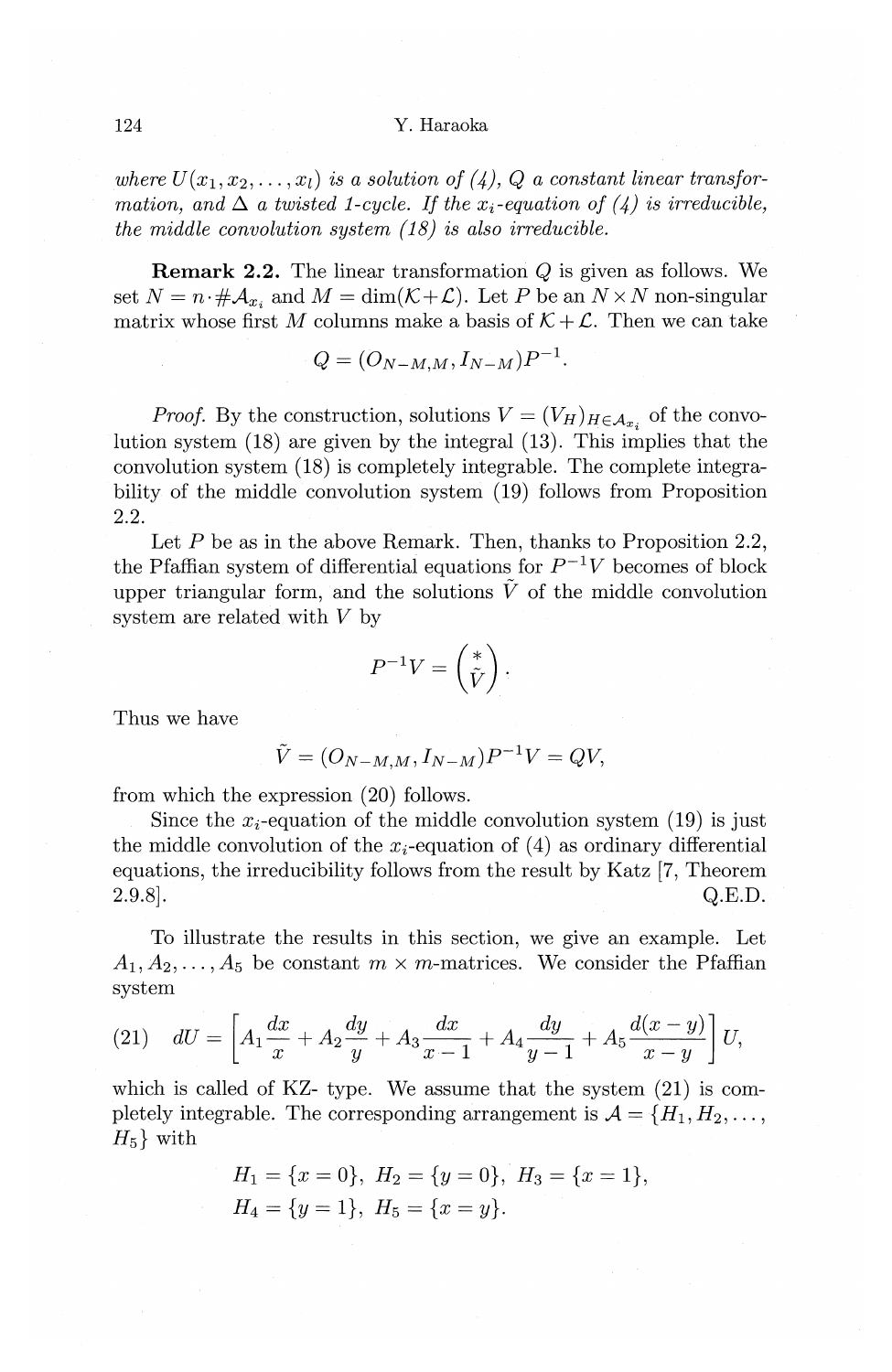Then we have

$$
\mathcal{A}_x = \{H_1, H_3, H_5\}, \quad \mathcal{A}_y = \{H_2, H_4, H_5\}.
$$

When we consider the (middle) convolution in  $x$ -direction, by the definition we have

$$
a_{H_1} = 0
$$
,  $a_{H_3} = 1$ ,  $b_{H_2} = 0$ ,  $b_{H_4} = 1$ ,  
 $c_{H_1H_5} = 0$ ,  $c_{H_3H_5} = 1$ .

The x-equation of the (middle) convolution of  $(21)$  in x-direction is nothing but the (middle) convolution of the  $x$ -equation

$$
\frac{\partial U}{\partial x} = \left(\frac{A_1}{x} + \frac{A_3}{x-1} + \frac{A_5}{x-y}\right)U
$$

of (21) as a system of ordinary differential equations, which is explained in the Introduction. To write down the y-equation  $(16)$  and  $(17)$  of the convolution in this case, we note that the unknown vector is given by  $V = {}^{t}(V_{H_1}, V_{H_3}, V_{H_5})$ , and that

$$
\mathcal{A}_x \cap \mathcal{A}_y = \{H_5\}, \quad \mathcal{C}_{H_5,y} = \emptyset.
$$

Then the y-equation of the convolution of  $(21)$  in x-direction with parameter  $\lambda$  is given by

$$
\frac{\partial V_{H_1}}{\partial y} = \frac{A_5}{y} (V_{H_1} - V_{H_5}) + \frac{A_2}{y} V_{H_1} + \frac{A_4}{y - 1} V_{H_1},
$$
\n
$$
\frac{\partial V_{H_3}}{\partial y} = \frac{A_5}{y - 1} (V_{H_3} - V_{H_5}) + \frac{A_2}{y} V_{H_3} + \frac{A_4}{y - 1} V_{H_3},
$$
\n
$$
\frac{\partial V_{H_5}}{\partial y} = \frac{1}{y - x} (A_1 V_{H_1} + A_3 V_{H_3} + (A_5 + \lambda) V_{H_5}) + \frac{A_2}{y} V_{H_5} + \frac{A_4}{y - 1} V_{H_5}.
$$

An explicit example will be given in the last section.

## **§3. Additivity of the middle convolution**

We regard  $\mathbb{C}^n$  as  $\{A_H: H \in \mathcal{A}\}$ -module, and denote it by  $\mathcal{V}$ . When we regard  $\mathbb{C}^n$  as  $\{A_H: H \in \mathcal{A}_x\}$ -module, we use  $\mathcal{V}_x$  instead of  $\mathcal{V}$ . Then the convolution and the middle convolution can be understood as operations for  $V$  or  $V_x$ .

We assume

(22) 
$$
\bigcap_{H' \in \mathcal{A}_x \setminus \{H\}} \text{Ker} A_{H'} \cap \text{Ker}(A_H - c) = 0 \quad (\forall H \in \mathcal{A}_x, \forall c \in \mathbb{C})
$$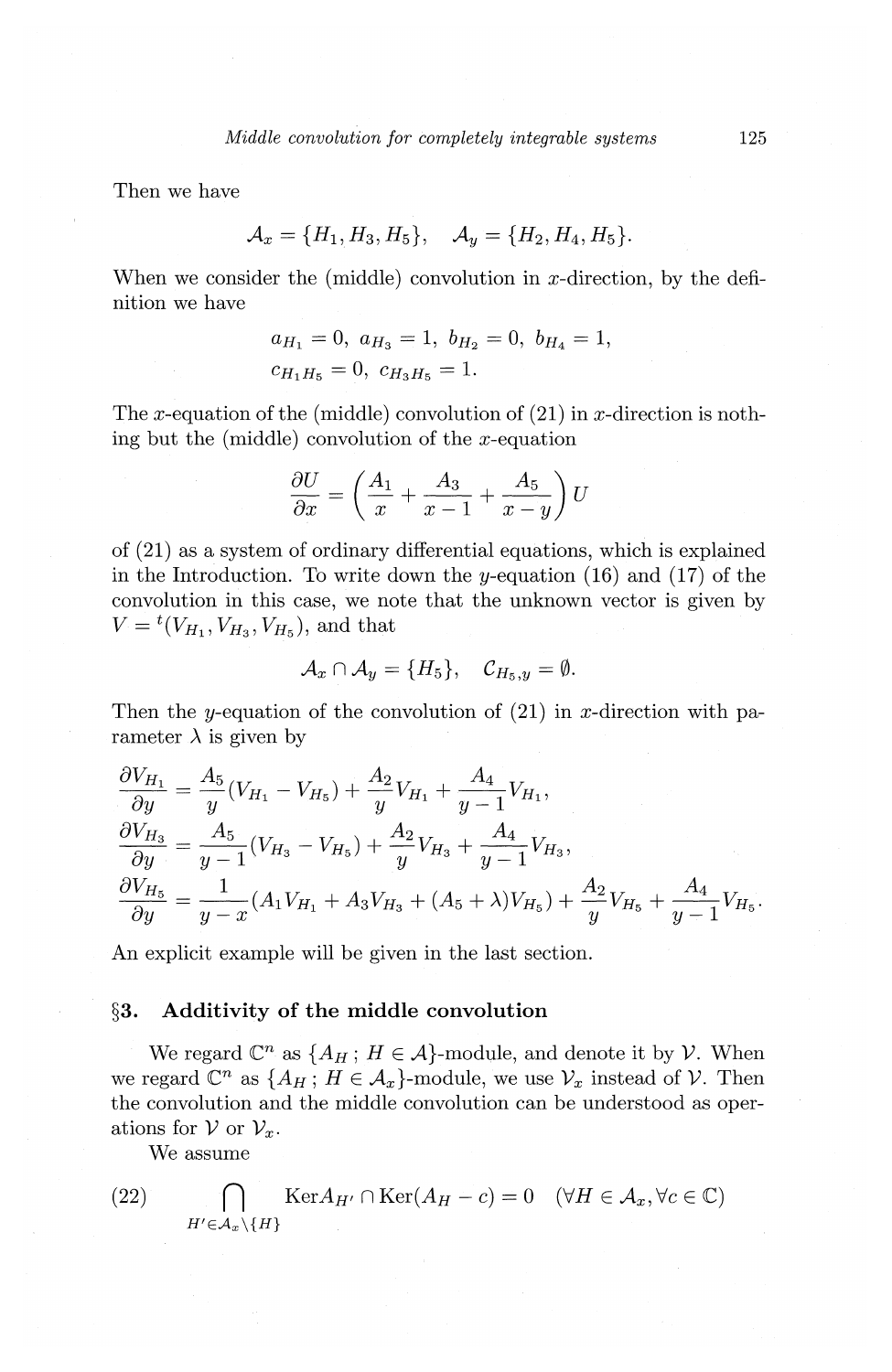and

(23) 
$$
\sum_{H' \in \mathcal{A}_x \setminus \{H\}} \text{Im} A_{H'} + \text{Im}(A_H - c) = \mathbb{C}^n \quad (\forall H \in \mathcal{A}_x, \forall c \in \mathbb{C}).
$$

Then, as is mentioned in Introduction, we have the additivity

(24) 
$$
mc_0(\mathcal{V}_x) \simeq \mathcal{V}_x
$$
,  $mc_{\lambda_2} \circ mc_{\lambda_1}(\mathcal{V}_x) \simeq mc_{\lambda_1+\lambda_2}(\mathcal{V}_x)$ .

We shall show that the additivity also holds for the middle convolution in  $x_i$ -direction.

**Theorem 3.1.** Let *i* be an index  $(1 \leq i \leq l)$ , and assume the *conditions (22)* and (23) with  $x = x_i$ .

*Then we have* 

(25) 
$$
mc_0^{x_i}(\mathcal{V}) \simeq \mathcal{V}, \quad mc_{\lambda_2}^{x_i} \circ mc_{\lambda_1}^{x_i}(\mathcal{V}) \simeq mc_{\lambda_1+\lambda_2}^{x_i}(\mathcal{V}).
$$

*Proof.* Set  $x_i = x$ . First we note that  $mc_\lambda(x) = mc_\lambda(V_x)$ . Then, thanks to  $(24)$ , there exist the isomorphisms  $(25)$  as vector spaces. It remains to show that these isomorphisms are compatible with the action of  $A_H$   $(H \in \mathcal{A})$ .

As is shown in [1], the isomorphism  $mc_0(\mathcal{V}_x) \simeq \mathcal{V}_x$  is induced from the homomorphism

$$
\phi_1: \quad c_0(\mathcal{V}_x) \rightarrow \mathcal{V}_x
$$

$$
(v_H)_{H \in \mathcal{A}_x} \rightarrow \sum_{H \in \mathcal{A}_x} A_H v_H.
$$

Take any  $j \neq i$ , and set  $x_j = y$ . Let us write the y-equation of V as

$$
\frac{\partial U}{\partial y} = g(y)U,
$$

and that of  $c_0^x(V)$  as

$$
\frac{\partial V}{\partial y} = G(y)V.
$$

In order to show the compatibility of  $mc_0^x(V) \simeq V$ , it is enough to check

(26) 
$$
\phi_1 \circ G(y) = g(y) \circ \phi_1
$$

for any value of y.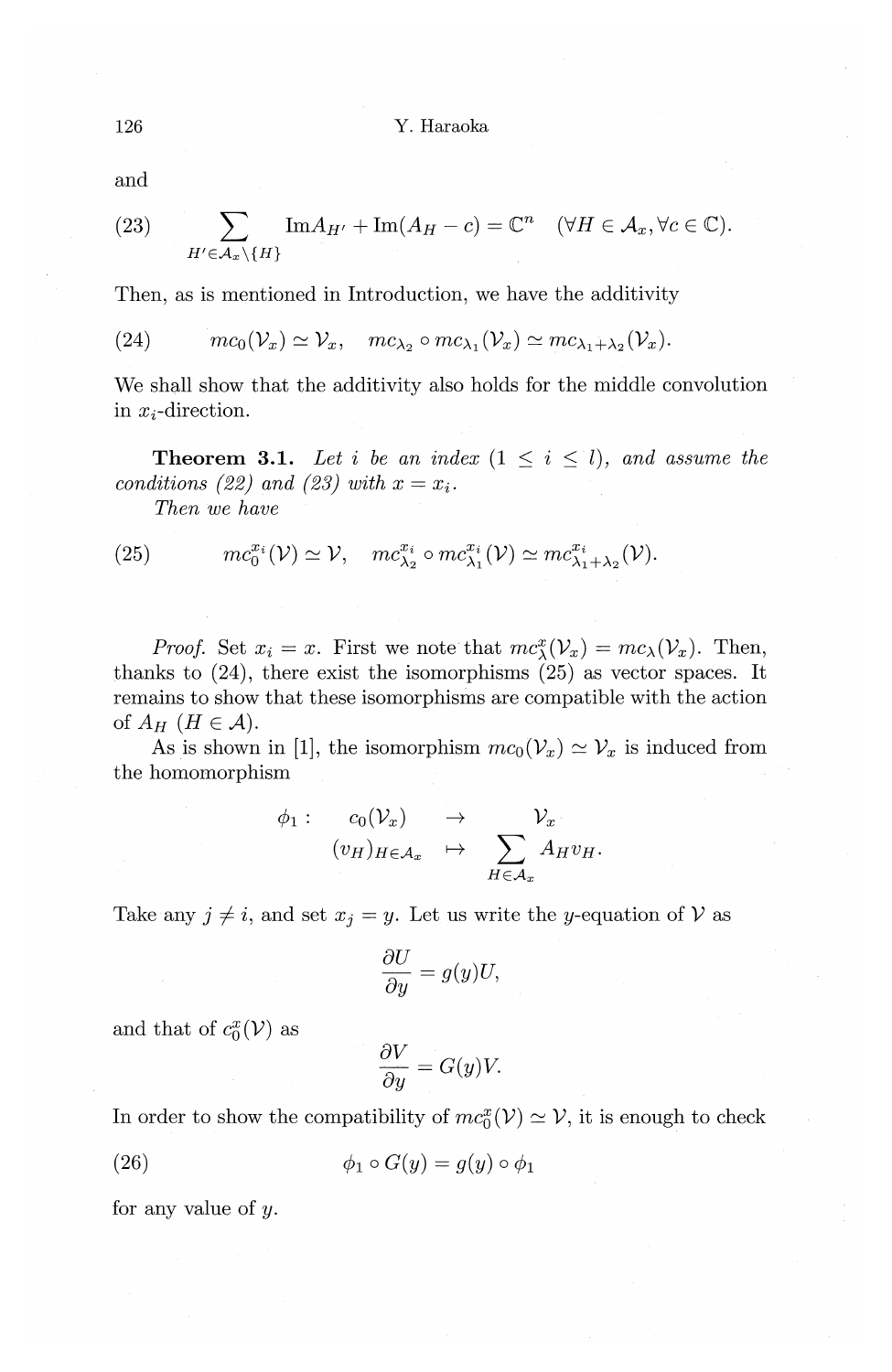Take any  $v = (v_H)_{H \in \mathcal{A}_x} \in (\mathbb{C}^n)^{\mathcal{A}_x}$ , and set  $G(y)v = (w_H)_{H \in \mathcal{A}_x}$ . Every  $w_H$  can be calculated by using (16) with  $\lambda = 0$  and (17), and then by the help of Theorem 2.1 we have

$$
\phi_1 \circ G(y)v
$$
\n
$$
= \sum_{H \in A_x} A_H w_H
$$
\n
$$
= \sum_{H \in A_x \cap A_y} A_H \left( \frac{1}{y - b_H} \sum_{H' \in A_x} A_{H'} v_{H'} \right)
$$
\n
$$
+ \sum_{H' \in C_{H,y}} \frac{A_{H'}}{y - c_H H'} (v_H - v_{H'}) + \sum_{H' \in A_x^c \cap A_y} \frac{A_{H'}}{y - b_{H'}} v_H \right)
$$
\n
$$
+ \sum_{H \in A_x \cap A_y^c} A_H \left( \sum_{H' \in A_x \cap A_y} \frac{A_{H'}}{y - c_H H'} (v_H - v_{H'})
$$
\n
$$
+ \sum_{H' \in A_x^c \cap A_y} \frac{A_{H'}}{y - b_H} v_H \right)
$$
\n
$$
= \sum_{H \in A_x \cap A_y} \frac{A_H}{y - b_H} \phi_1(v)
$$
\n
$$
+ \sum_{H \in A_x \cap A_y} \left( \sum_{H' \in C_{H,y}} \frac{A_{H'}}{y - c_H H'} A_H v_H + \sum_{H' \in A_x^c \cap A_y} \frac{A_{H'}}{y - b_H} A_H v_H \right)
$$
\n
$$
+ \sum_{H \in A_x \cap A_y^c} \left( \sum_{H' \in A_x \cap A_y} \frac{A_{H'}}{y - c_H H'} A_H v_H + \sum_{H' \in A_x^c \cap A_y} \frac{A_{H'}}{y - b_H} A_H v_H \right)
$$
\n
$$
- A_H \sum_{H' \in A_x \cap A_y} \frac{A_{H'}}{y - b_H} v_H v_H
$$
\n
$$
- A_H \sum_{H' \in A_x \cap A_y} \frac{A_{H'}}{y - b_H} v_H v_H
$$
\n
$$
+ \sum_{H \in A_x \cap A_y} \frac{A_{H'}}{y - b_H} \left( \sum_{H \in A_x \cap A_y} A_H v_H + \sum_{H \in A_x \cap A_y} A_H v_H \right)
$$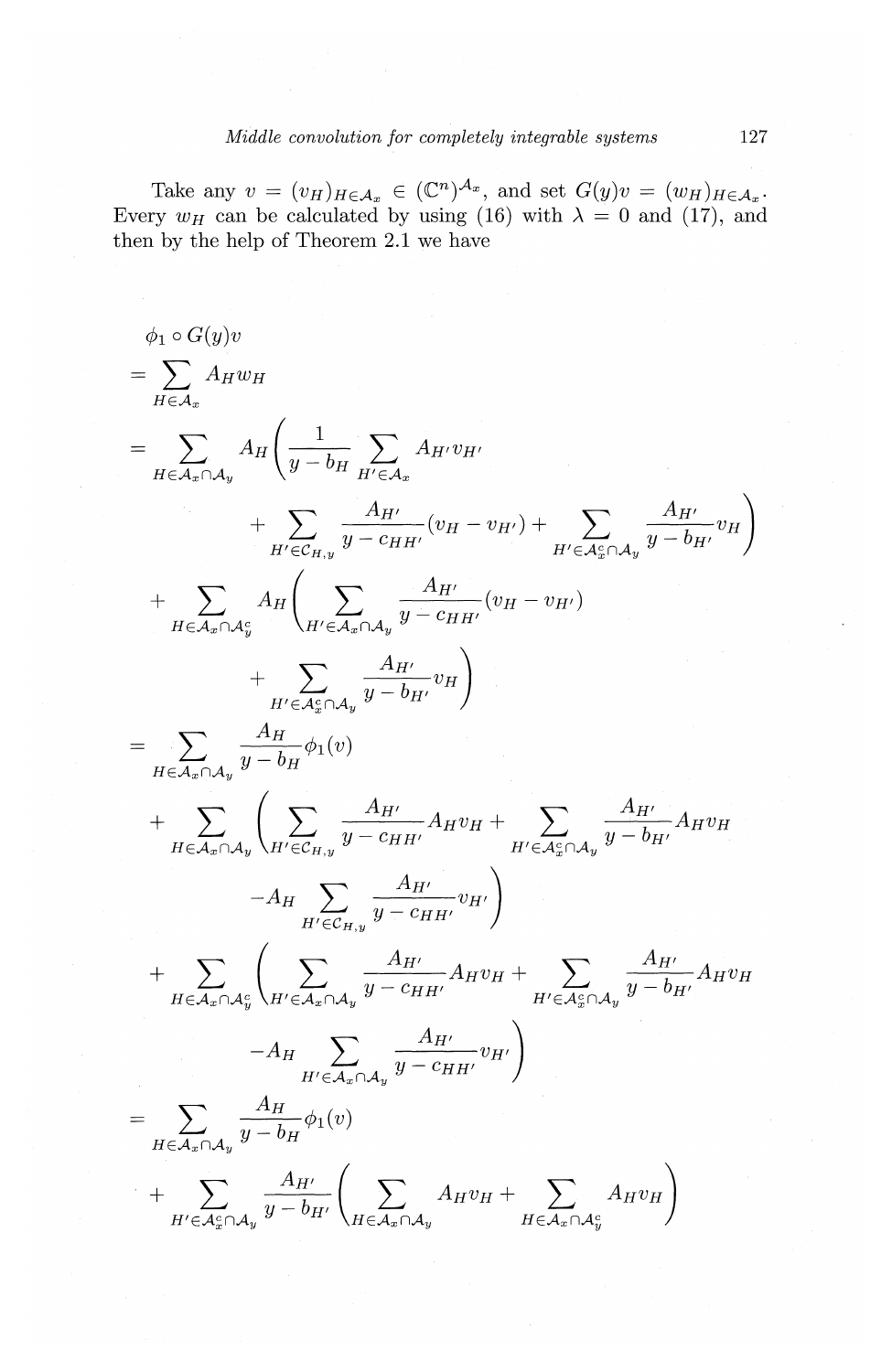128 Y. Haraoka

$$
= \sum_{H \in \mathcal{A}_x \cap \mathcal{A}_y} \frac{A_H}{y - b_H} \phi_1(v) + \sum_{H \in \mathcal{A}_x^c \cap \mathcal{A}_y} \frac{A_H}{y - b_H} \phi_1(v)
$$
  
= 
$$
\sum_{H \in \mathcal{A}_y} \frac{A_H}{y - b_H} \phi_1(v)
$$
  
= 
$$
g(y)\phi_1(v).
$$

This shows (26).

The isomorphism  $mc_{\lambda_2} \circ mc_{\lambda_1}(\mathcal{V}_x) \simeq mc_{\lambda_1+\lambda_2}(\mathcal{V}_x)$  is induced from the homomorphism

$$
\phi_2: \quad c_{\lambda_2} \circ c_{\lambda_1}(\mathcal{V}_x) \quad \to \quad c_{\lambda_1+\lambda_2}(\mathcal{V}_x) \n(\hat{v}_H)_{H \in \mathcal{A}_x} \quad \mapsto \quad \sum_{H \in \mathcal{A}_x} G_H \hat{v}_H,
$$

where  $G_H$  ( $H \in \mathcal{A}_x$ ) are the residue matrices of the x-equation

$$
\frac{\partial V}{\partial x} = \left(\sum_{H \in \mathcal{A}_x} \frac{G_H}{x - a_H}\right) V
$$

of  $c^x_{\lambda_1}(\mathcal{V})$ . We set the y-equations of  $c^x_{\lambda_1}(\mathcal{V}),$   $c^x_{\lambda_1+\lambda_2}(\mathcal{V})$  and  $c^x_{\lambda_2} \circ c^x_{\lambda_1}(\mathcal{V})$ as

$$
\frac{\partial V}{\partial y} = \left(\sum_{H \in \tilde{\mathcal{A}}_y} \frac{G_H}{y - b_H}\right) V,
$$

$$
\frac{\partial V}{\partial y} = \left(\sum_{H \in \tilde{\mathcal{A}}_y} \frac{G'_H}{y - b_H}\right) V,
$$

$$
\frac{\partial \hat{V}}{\partial y} = \left(\sum_{H \in \tilde{\mathcal{A}}_y} \frac{\hat{G}_H}{y - b_H}\right) \hat{V},
$$

respectively, where  $\tilde{A}$  is the arrangement of hyperplanes corresponding to the Pfaffian system (18) of  $c_{\lambda_1}^x(V)$ . Then, to prove the compatibility of  $mc_{\lambda_2}^{x_i} \circ mc_{\lambda_1}^{x_i}(\mathcal{V}) \simeq mc_{\lambda_1+\lambda_2}^{x_i}(\mathcal{V})$ , it is enough to check

(27) 
$$
\phi_2 \circ \left( \sum_{H \in \tilde{\mathcal{A}}_y} \frac{\hat{G}_H}{y - b_H} \right) = \left( \sum_{H \in \tilde{\mathcal{A}}_y} \frac{G'_H}{y - b_H} \right) \circ \phi_2.
$$

Note that the y-equation of  $c_{\lambda_1}^x(\mathcal{V})$  (resp.  $c_{\lambda_1+\lambda_2}^x(\mathcal{V})$ ) can be obtained by replacing  $\lambda$  by  $\lambda_1$  (resp.  $\lambda_1 + \lambda_2$ ) and  $\mathcal{A}_y$  by  $\tilde{\mathcal{A}}_y$  in (16) and (17).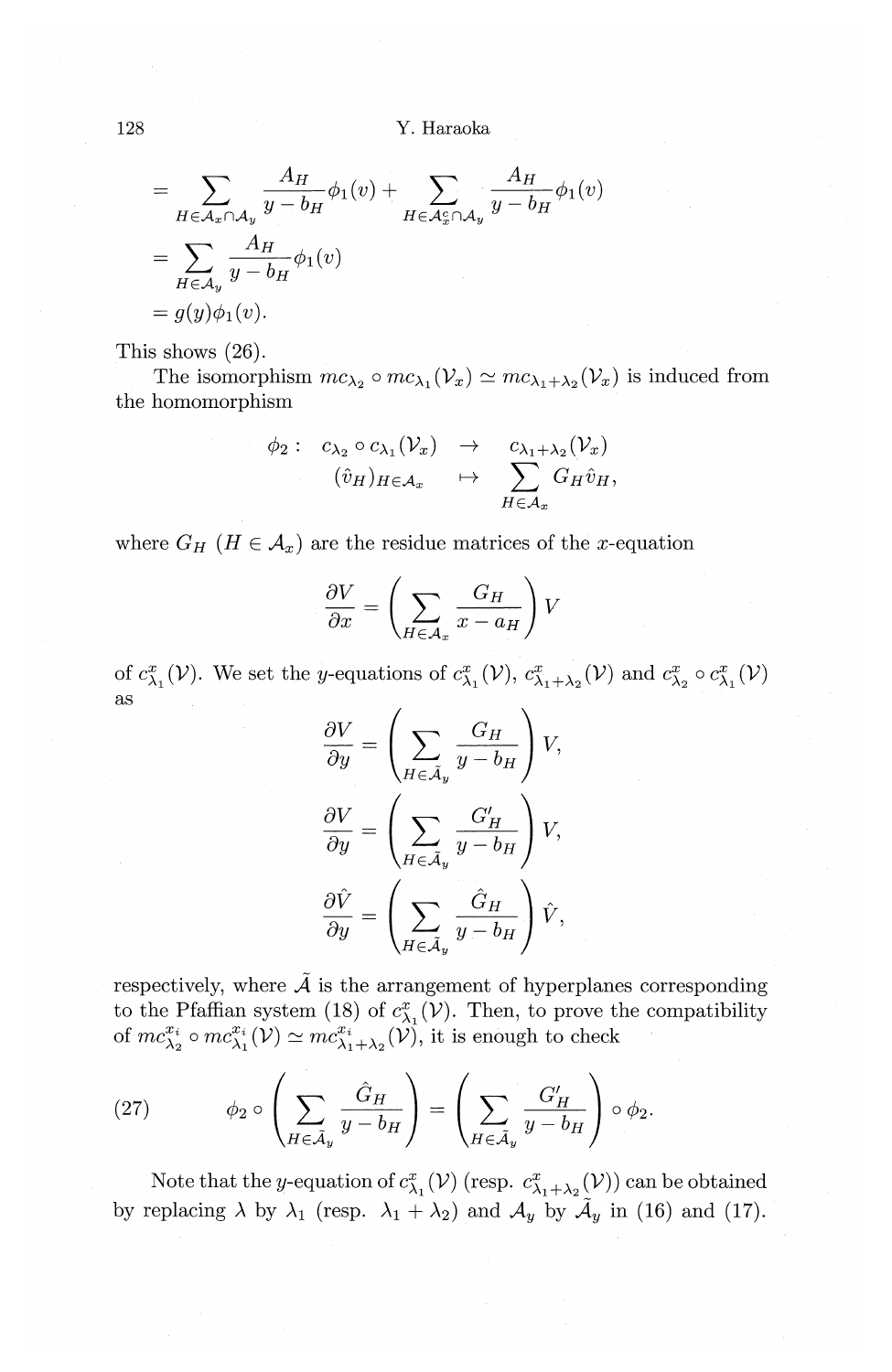Then in particular we have

$$
G_H=G'_H
$$

for any  $H \in \mathcal{A}_x^c \cap \tilde{\mathcal{A}}_y$ . Similarly, the *y*-equation of  $c_{\lambda_2}^x \circ c_{\lambda_1}^x(\mathcal{V})$  can be obtained by replacing  $\lambda$  by  $\lambda_2$ ,  $\mathcal{A}_y$  by  $\tilde{\mathcal{A}}_y$  and  $A_H$  by  $G_H$  in (16) and  $(17).$ 

Take any  $\hat{v} = (\hat{v}_H)_{H \in \mathcal{A}_x}$ , and set

$$
\left(\sum_{H\in \tilde{{\cal A}}_y}\frac{\hat{G}_H}{y-b_H}\right)\hat{v}=(\hat{w}_H)_{H\in {\cal A}_x}.
$$

Then, for  $H \in \mathcal{A}_x \cap \tilde{\mathcal{A}}_y$ , we have

$$
\hat{w}_{H} = \frac{1}{y - b_{H}} \sum_{H' \in \mathcal{A}_{x}} (G_{H'} + \delta_{HH'} \lambda_{2}) \hat{v}_{H'}
$$
  
+ 
$$
\sum_{H' \in \mathcal{C}_{H,y}} \frac{G_{H'}}{y - c_{HH'}} (\hat{v}_{H} - \hat{v}_{H'}) + \sum_{H' \in \mathcal{A}_{x}^{c} \cap \tilde{\mathcal{A}}_{y}} \frac{G_{H'}}{y - b_{H'}} \hat{v}_{H},
$$

and for  $H \in \mathcal{A}_x \cap \tilde{\mathcal{A}}_y^c$  we have

$$
\hat{w}_H = \sum_{H' \in \mathcal{A}_x \cap \tilde{\mathcal{A}}_y} \frac{G_{H'}}{y - c_{HH'}} (\hat{v}_H - \hat{v}_{H'}) + \sum_{H' \in \mathcal{A}_x^c \cap \tilde{\mathcal{A}}_y} \frac{G_{H'}}{y - b_{H'}} \hat{v}_H.
$$

By using them, we get

$$
\phi_2 \circ \left(\sum_{H \in \tilde{\mathcal{A}}_y} \frac{\hat{G}_H}{y - b_H}\right)(\hat{v}) = \sum_{H \in \mathcal{A}_x} G_H \hat{w}_H
$$
  
= 
$$
\sum_{H \in \mathcal{A}_x} \frac{G_H}{y - b_H} \phi_2(\hat{v}) + \lambda_2 \sum_{H \in \mathcal{A}_x \cap \tilde{\mathcal{A}}_y} \frac{G_H}{y - b_H} \hat{v}_H.
$$

By (15), we see that

$$
G_H = \sum_{H' \in \mathcal{A}_x} E_{HH'} \otimes (A_{H'} + \delta_{HH'} \lambda_1)
$$

for  $H \in \mathcal{A}_x$ . Then, if we set  $\hat{v}_H = (v_{HK})_{K \in \mathcal{A}_x}$ , we have

$$
G_H\hat{v}_H = E_H \otimes \left(\sum_{K\in\mathcal{A}_x} A_K v_{HK} + \lambda_1 v_{HH}\right),
$$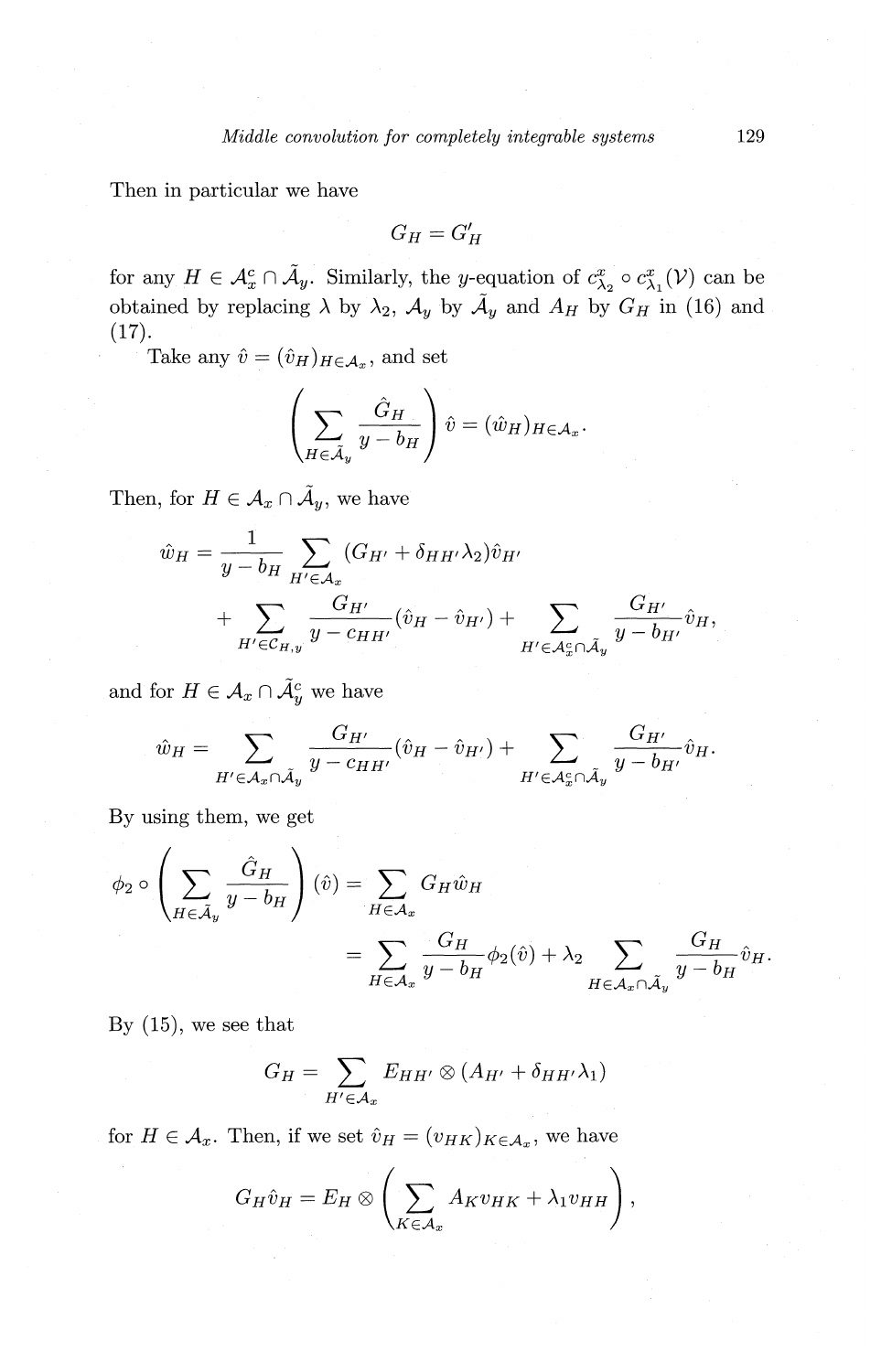where  $E_H$  denotes the unit vector in  $\mathbb{C}^{\mathcal{A}_x}$  with the only non-zero entry 1 in the  $H$ -th position. Moreover we have

$$
G_H\phi_2(\hat{v}_H)=E_H\otimes (A_H+\lambda_1)\left(\sum_{K\in\mathcal{A}_x}A_Kv_{HK}+\lambda_1v_{HH}\right).
$$

Thus, for  $H \in \mathcal{A}_x \cap \tilde{\mathcal{A}}_y$ , we have

$$
G_H \phi_2(\hat{v}) + \lambda_2 G_H \hat{v}_H = E_H \otimes (A_H + \lambda_1 + \lambda_2) \left( \sum_{K \in \mathcal{A}_x} A_K v_{HK} + \lambda_1 v_{HH} \right)
$$
  
=  $G'_H \phi_2(\hat{v}).$ 

As noticed before, for  $H \in \mathcal{A}_x^c \cap \tilde{\mathcal{A}}_y$  we have  $G_H = G'_H$ . Hence we get

$$
\phi_2 \circ \left(\sum_{H \in \tilde{\mathcal{A}}_y} \frac{\hat{G}_H}{y - b_H}\right)(\hat{v}) = \left(\sum_{H \in \tilde{\mathcal{A}}_y} \frac{G'_H}{y - b_H}\right) \circ \phi_2(\hat{v}),
$$

which proves  $(27)$ . Q.E.D.

It follows from Theorem 3.1 that the middle convolution in *Xi*direction is invertible as a homomorphism of  $\{A_H: H \in \mathcal{A}\}$ -modules. Then combining with Theorem 1.1, we get the following assertion.

**Theorem 3.2.** *Assume that, after a linear transformation of coordinates of*  $\mathbb{C}^l$  *if necessary, for some index i*  $(1 \leq i \leq l)$ *, the x<sub>i</sub>-equation of the Pfaffian system (4) is irreducible and rigid as an ordinary differential equation. Then the system (4) can be obtained from a Pfaffian system of rank 1 by a finite iteration of middle convolutions in Xi-direction and additions.* 

#### **§4. Examples**

Lauricella's hypergeometric series  $F_D$  is expressed by the integral

$$
F_D(x_1, x_2,..., x_n) = C \int_0^1 t^{a_0} (t-1)^{a_1} \prod_{j=1}^n (t-x_j)^{b_j} dt
$$

with some constant *C*. A Pfaffian system in *n* variables for  $F<sub>D</sub>$  can be obtained by the middle convolution in the following way.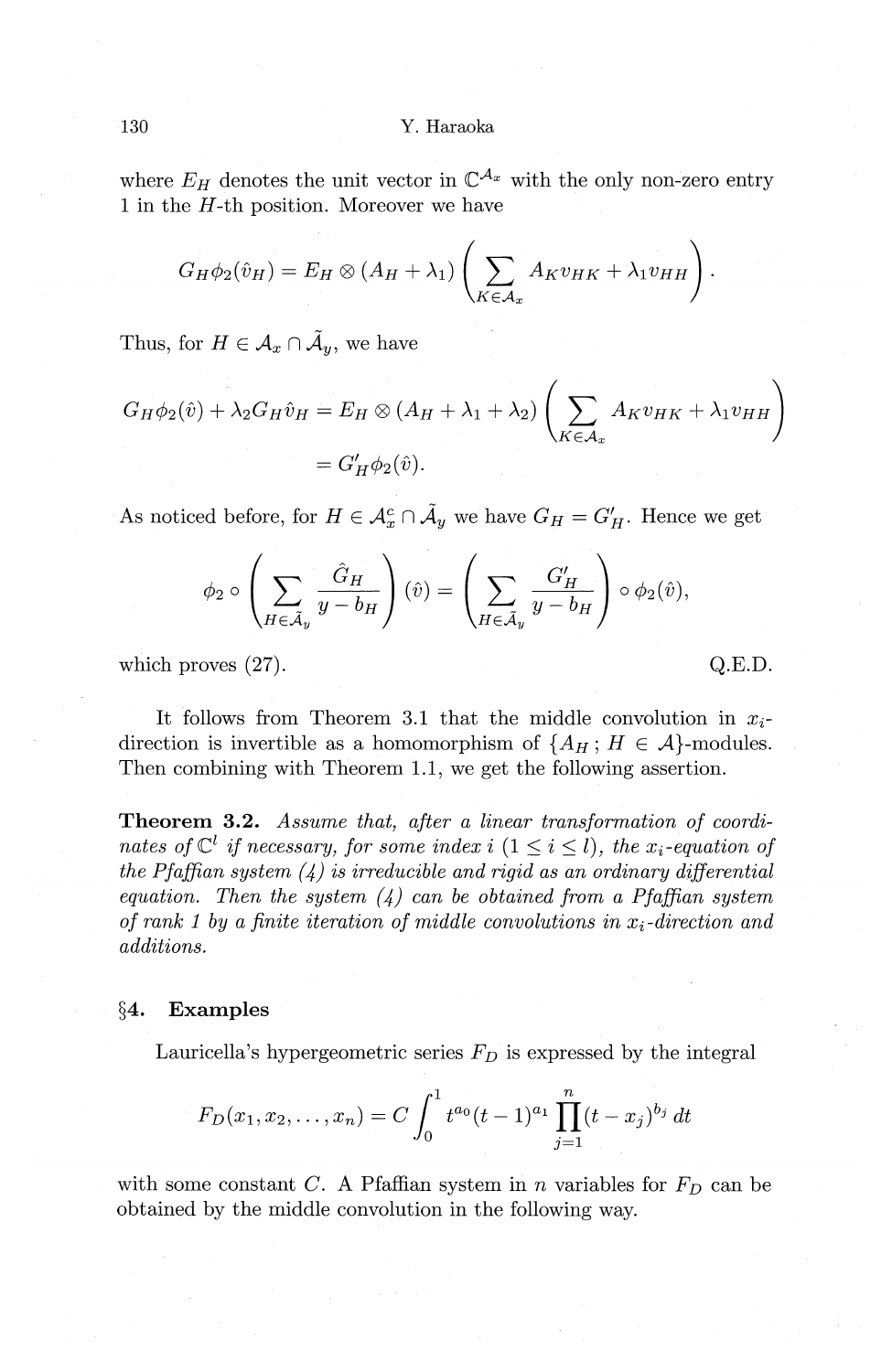We consider the function

$$
u(x_1, x_2,..., x_n) = x_1^{a_0}(x_1 - 1)^{a_1} \prod_{j=2}^n (x_1 - x_j)^{b_j},
$$

where  $a_0, a_1, b_2, \ldots, b_n \in \mathbb{C}$ . This function satisfies the Pfaffian system

(28) 
$$
du = \left(a_0 d \log x_1 + a_1 d \log(x_1 - 1) + \sum_{j=2}^n b_j d \log(x_1 - x_j)\right) u
$$

of rank 1. The singular locus of this system is given by the arrangement  $\mathcal{A} = \{H_0, H_1, \ldots, H_n\}$ , where

$$
H_0 = \{x_1 = 0\}, \ H_1 = \{x_1 = 1\}, \ H_j = \{x_1 = x_j\} \quad (2 \le j \le n).
$$

The middle convolution of the system  $(28)$  in  $x_1$ -direction with parameter $b_1$  makes a Pfaffian system

$$
dV = \Omega V,
$$

which is a Pfaffian system for  $F_D$ .

The singular locus of (29) is obtained as follows. Take any  $j$  (2  $\leq$  $j\leq n$ ). For each  $H_k$   $(0\leq k\leq n, k\neq j)$ , we have

$$
\mathcal{C}_{H_k,x_j} = \{H_j\}
$$

and

$$
c_{H_k H_j} = \begin{cases} 0 & (k = 0), \\ 1 & (k = 1), \\ x_k & (2 \le k \le n, k \ne j). \end{cases}
$$

Then the singular points of the  $x_j$ -equation of (29) is given by

$$
x_j = x_1, x_j = 0, x_j = 1, x_j = x_k
$$
  $(2 \le k \le n, k \ne j).$ 

Hence the singular locus of the system (29) is given by the arrangement  $\tilde{\mathcal{A}} = \mathcal{A} \cup \{H_{jk}; 2 \leq j \leq n, 0 \leq k \leq n, k \neq j\}$ , where

$$
H_{j0} = \{x_j = 0\}, H_{j1} = \{x_j = 1\}, H_{jk} = \{x_j = x_k\} \quad (2 \le k \le n, k \ne j).
$$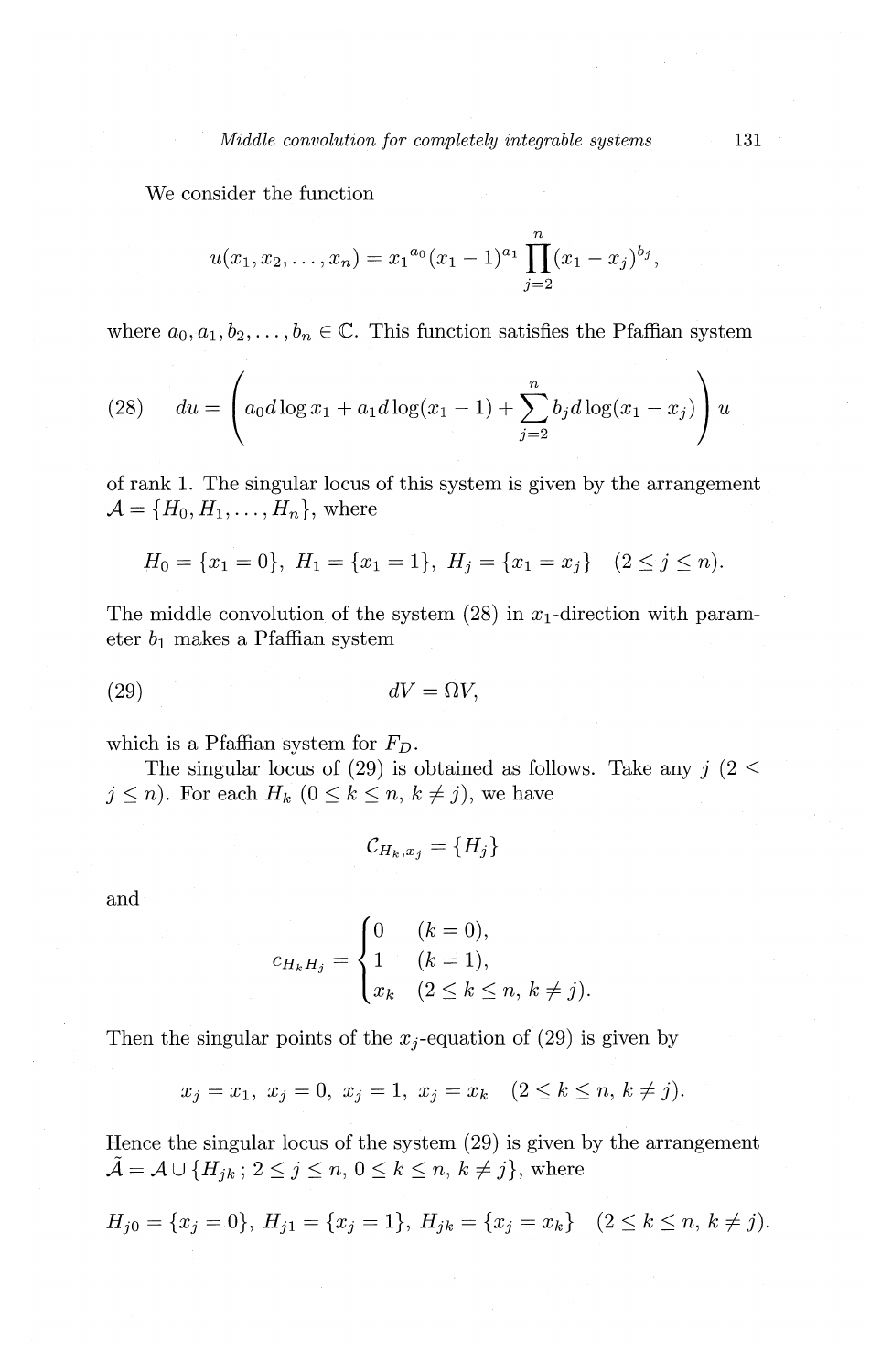



Fig. 2. Singular locus in  $x_1x_j$ -plane

We have another example related to Appell's hypergeometric series  $F_4$ . We quote the results from our previous work [4].

We consider the KZ-type system (21) of rank 4, where  $A_1, A_2, \ldots, A_5$ are given by

$$
A_1 = \begin{pmatrix} 0 & 1 & 0 & 0 \\ 0 & 1 - \gamma & 0 & 0 \\ 0 & \epsilon & 0 & 1 \\ 0 & 0 & 0 & 1 - \gamma \end{pmatrix}, \quad A_2 = \begin{pmatrix} 0 & 0 & 1 & 0 \\ 0 & 0 & \epsilon & 1 \\ 0 & 0 & 1 - \gamma & 0 \\ 0 & 0 & 1 - \gamma & 0 \\ 0 & 0 & 0 & 0 \\ 0 & 0 & 0 & 0 \end{pmatrix},
$$

$$
A_3 = \begin{pmatrix} 0 & 0 & 0 & 0 \\ -\alpha\beta & -\gamma' & \epsilon & 0 \\ 0 & 0 & -(\alpha + \epsilon)(\beta + \epsilon) & -\gamma' \\ 0 & 0 & 0 & 0 \\ -\alpha\beta & \epsilon & -\gamma' & 0 \\ 0 & -(\alpha + \epsilon)(\beta + \epsilon) & 0 & -\gamma' \end{pmatrix},
$$

$$
A_4 = \begin{pmatrix} 0 & 0 & 0 & 0 \\ -\alpha\beta & \epsilon & -\gamma' & 0 \\ 0 & -(\alpha + \epsilon)(\beta + \epsilon) & 0 & -\gamma' \end{pmatrix},
$$

$$
A_5 = \begin{pmatrix} 0 & 0 & 0 & 0 \\ 0 & \epsilon & -\epsilon & 0 \\ 0 & -\epsilon & \epsilon & 0 \\ 0 & 0 & 0 & 0 \end{pmatrix},
$$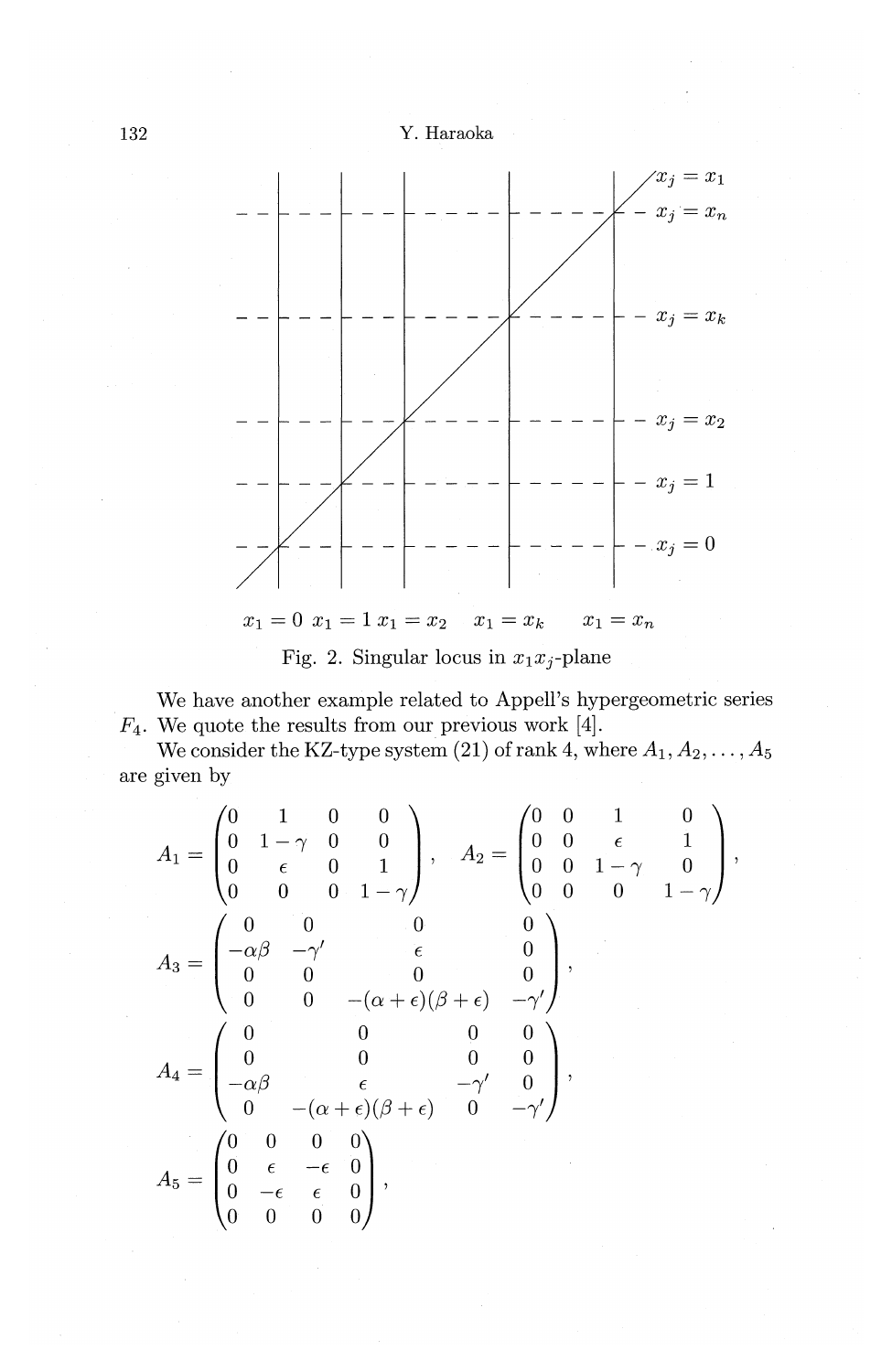$\alpha, \beta, \gamma, \gamma' \in \mathbb{C}$ , and

$$
\epsilon:=\gamma+\gamma'-\alpha-\beta-1.
$$

This system is obtained by Kato [6] as a transform of a Pfaffian system for Appell's  $F_4$ . The restriction of the system to the singular locus  $x = y$ becomes a system of ordinary differential equations of rank 3, which is explicitly given by

(30) 
$$
\frac{du}{dx} = \left(\frac{C_1}{x} + \frac{C_2}{x-1}\right)u
$$

with

$$
C_1 = \begin{pmatrix} 0 & 2 & 0 \\ 0 & \gamma' - \alpha - \beta & 1 \\ 0 & 0 & 2(1 - \gamma) \end{pmatrix},
$$
  
\n
$$
C_2 = \begin{pmatrix} 0 & 0 & 0 \\ -\alpha\beta & \gamma - \alpha - \beta - 1 & 0 \\ 0 & -2(\epsilon + \alpha)(\epsilon + \beta) & -2\gamma' \end{pmatrix}.
$$

We see that the index of rigidity of the restriction is 0.

The middle convolution of (21) in x-direction with parameter  $\lambda \neq$  $0, \alpha, \beta$  gives the system

(31) 
$$
dW = \left[ B_1 \frac{dx}{x} + B_2 \frac{dy}{y} + B_3 \frac{dx}{x-1} + B_4 \frac{dy}{y-1} + B_5 \frac{d(x-y)}{x-y} \right] W
$$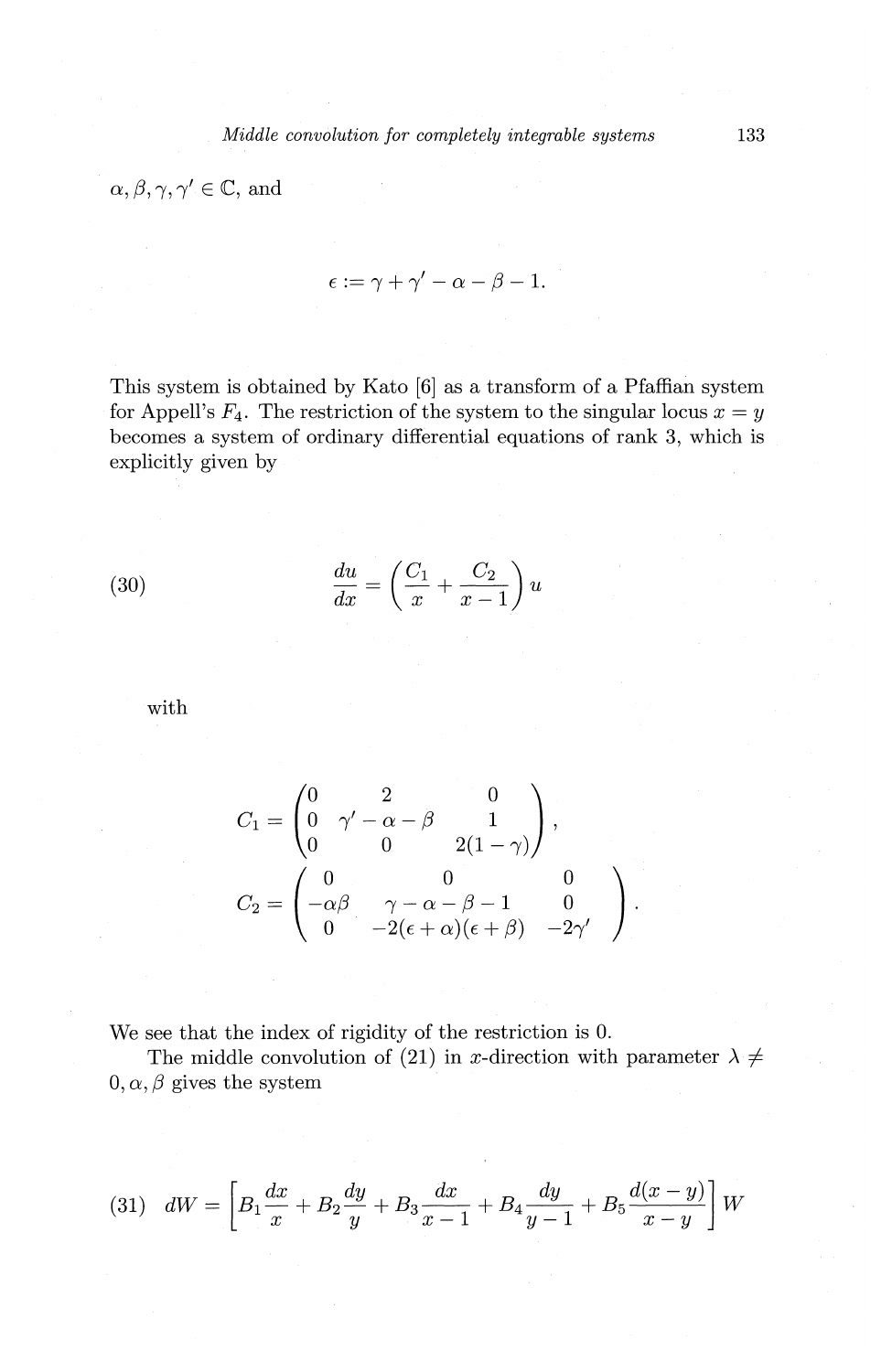with the same singular locus, where

$$
B_1 = \begin{pmatrix} \lambda + 1 - \gamma & 0 & -1 & \epsilon & \epsilon \\ 0 & \lambda + 1 - \gamma & 0 & -1 & 0 \\ 0 & 0 & 0 & 0 & 0 \\ 0 & 0 & 0 & 0 & 0 \\ 0 & 0 & 0 & 0 & 0 \end{pmatrix},
$$
  
\n
$$
B_2 = \begin{pmatrix} \epsilon & (\alpha + \epsilon)(\beta + \epsilon) & 0 & 0 & -\epsilon \\ 0 & 1 - \gamma & 0 & 0 & 0 \\ 0 & 0 & 0 & \alpha\beta + \gamma'\epsilon & 0 \\ 0 & 0 & 0 & 1 - \gamma & 0 \\ \gamma - 1 + \epsilon & (\alpha + \epsilon)(\beta + \epsilon) & 0 & 0 & 1 - \gamma - \epsilon \end{pmatrix},
$$
  
\n
$$
B_3 = \begin{pmatrix} 0 & 0 & 0 & 0 & 0 & 0 \\ \alpha\beta + (1 - \gamma)\gamma' & (1 - \gamma)\gamma'\epsilon & \lambda - \gamma' & 0 & \gamma'\epsilon \\ \epsilon & (\alpha + \epsilon)(\beta + \epsilon) + (1 - \gamma)\gamma' & 0 & \lambda - \gamma' - \epsilon \\ 0 & 0 & 0 & 0 & 0 \\ 0 & 0 & -\gamma'\epsilon & -\gamma'\epsilon \\ 0 & 0 & 1 & -\epsilon & -\gamma' - \epsilon \end{pmatrix},
$$
  
\n
$$
B_4 = \begin{pmatrix} 0 & 0 & 0 & 0 & 0 \\ -1 & -\gamma' & 0 & 0 & 0 & 0 \\ 0 & 0 & -1 & -\gamma' + \epsilon & \epsilon \\ 0 & 0 & 1 & -\epsilon & -\gamma' - \epsilon \\ 0 & 0 & 0 & 0 & 0 \\ 0 & 0 & 0 & 0 & 0 \\ 0 & 0 & 0 & 0 & 0 \\ 1 - \gamma - \epsilon & -(\alpha + \epsilon)(\beta + \epsilon) & -1 & \epsilon & \lambda + 2\epsilon \end{pmatrix}.
$$

As a restriction of (31) to the singular locus  $x = y$ , we get a system of ordinary differential equations of the rank 4. The explicit form is given by

(32) 
$$
\frac{dv}{dx} = \left(\frac{D_1}{x} + \frac{D_2}{x - 1}\right)v,
$$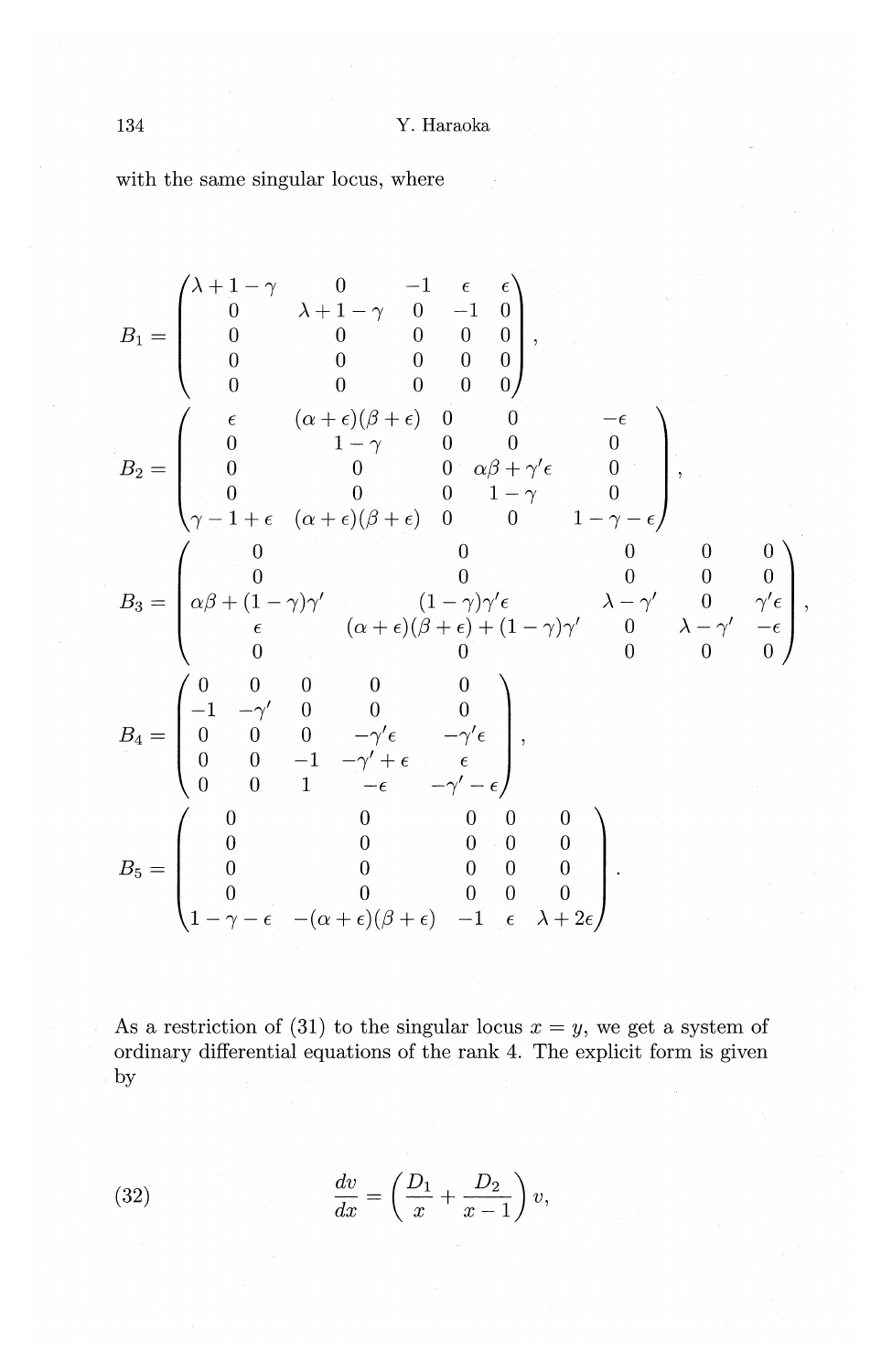where

$$
D_1 = \begin{pmatrix} \lambda + 1 - c + \epsilon & \frac{\epsilon}{1 - \gamma - \epsilon} & -\frac{1}{1 - \gamma - \epsilon} & 0 \\ 0 & 1 - \gamma & 0 & 0 \\ 0 & \alpha \beta + \gamma' \epsilon & 0 & 0 \\ 0 & -(\alpha + 1 - \gamma) & 0 & \lambda + 2(1 - \gamma) \end{pmatrix},
$$
  

$$
D_2 = \begin{pmatrix} -\gamma' - \epsilon & -\frac{\epsilon}{1 - \gamma - \epsilon} \\ -(\lambda + 2\epsilon)\epsilon & \lambda + 2(\epsilon - \gamma') - \frac{(1 - \gamma)\epsilon}{1 - \gamma - \epsilon} \\ -(\lambda + 2\epsilon)(\alpha \beta + (1 - \gamma)\gamma') & -\frac{\epsilon(\alpha \beta + \gamma'(2 - 2\gamma - \epsilon)}{1 - \gamma - \epsilon} \\ (\lambda + 2\epsilon)(\alpha + 1 - \gamma) & \frac{\alpha + 1 - \gamma\beta}{1 - \gamma - \epsilon} \\ -\frac{1 - \gamma - 2\epsilon}{1 - \gamma - \epsilon} & -\frac{(\beta + 1 - \gamma)(1 - \gamma)}{1 - \gamma - \epsilon} \\ \lambda + \frac{\alpha \beta + \gamma' \epsilon}{1 - \gamma - \epsilon} & \frac{(\alpha + 1 - \gamma)(\alpha \beta + \gamma' \epsilon)}{1 - \gamma - \epsilon} \\ -\frac{\alpha + 1 - \gamma'}{1 - \gamma - \epsilon} & \frac{\alpha + 1 - \gamma - \epsilon}{1 - \gamma - \epsilon} \end{pmatrix}
$$

We observe that the index of rigidity of the last system is  $-2$  unless  $\lambda = 2\gamma - 2$  or  $\lambda = 2\gamma'$ , in which cases we have the index of rigidity 0. This is remarkable, because the index of rigidity is invariant under the middle convolution for ordinary differential equations.

The system (30) appears in the conformal field theory [3], and the system (32) appears in the theory of Heckman-Opdam hypergeometric systems [8]. These systems may also be related to special solutions of difference Painlevé equations. Thus, we expect that the combination of prolongation-restriction process and the middle convolution will be a good tool which relate several interesting equations in various areas of mathematics and physics.

#### **References**

- [ 1] M. Dettweiler and S. Reiter, An algorithm of Katz and its application to the inverse Galois problem, J. Symbolic Comput., **30** (2000), 761-798.
- [2] M. Dettweiler and S. Reiter, Middle convolution of Fuchsian systems and the construction of rigid differential systems, J. Algebra, **318** (2007), 1-24.
- [3] V. S. Dotsenko and V. A. Fateev, Conformal algebra and multipoint correlation function in 2D statistical models, Nuclear Phys. B, **240** (1984), 312-348.
- [4] Y. Haraoka, Prolongability of ordinary differential equations, preprint.
- [5] Y. Haraoka and G. Filipuk, Middle convolution and deformation for Fuchsian systems, J. London Math. Soc., **76** (2007), 438-450.